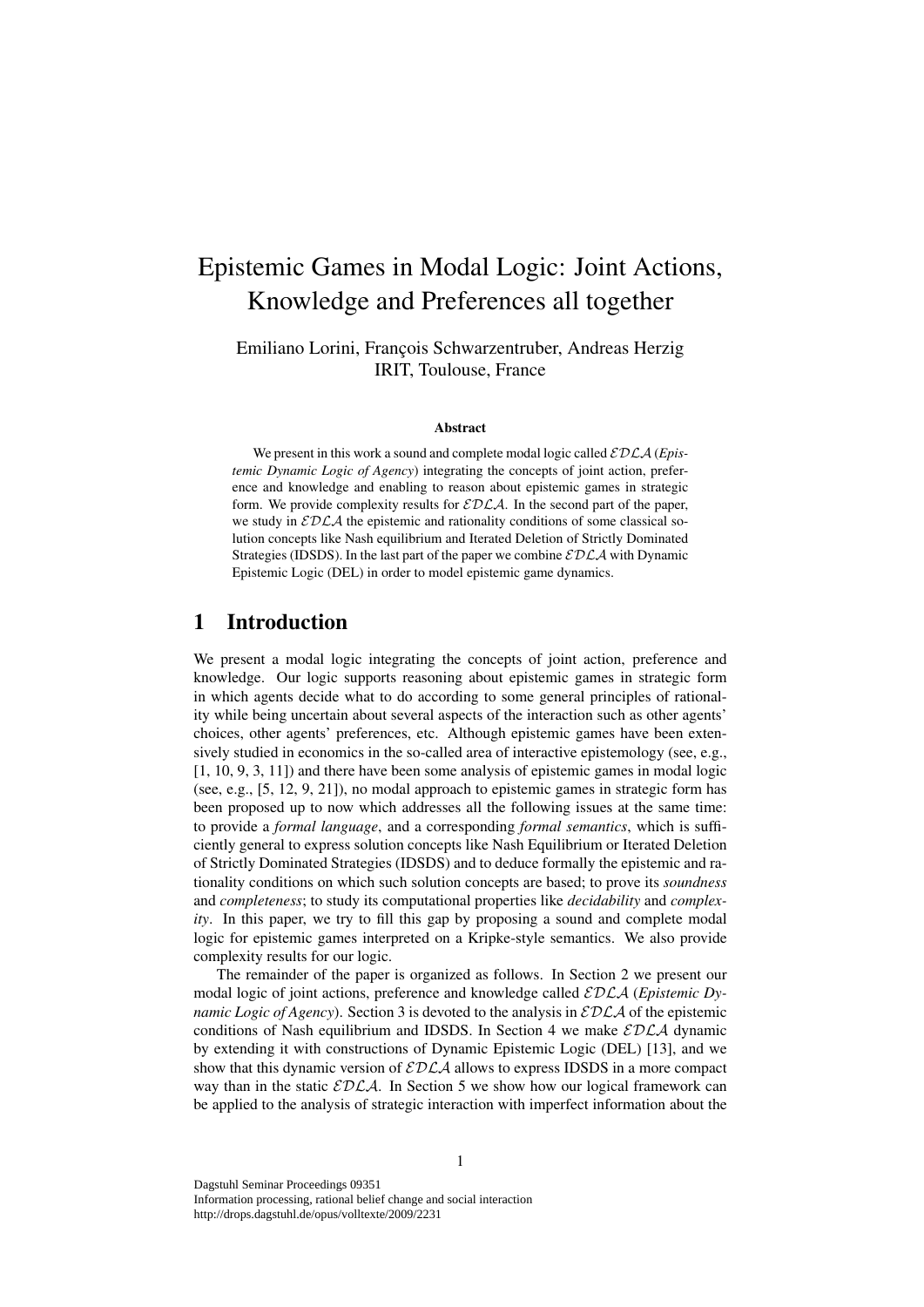game structure. Finally, in Section 6, we compare our approach with some existing approaches to epistemic games in modal logic.

# 2 A logic of joint actions, knowledge and preferences

The logic EDLA (*Epistemic Dynamic Logic of Agency*) is an extension of the logic DLA (*Dynamic Logic of Agency*) with modal operators for preference and knowledge modalities.  $DLA$  itself, which was presented in [15, 18], extends dynamic logic by a modal operator of historic possibility quantifying over possible joint actions of all agents This operator is borrowed from STIT theory [4]. In [15, 18] the relationships between  $DLA$  and Coalition Logic (CL), and  $DLA$  and STIT have been studied. We will come back to this point in Section 2.3.

### 2.1 Syntax

The syntactic primitives of  $\mathcal{EDLA}$  are the finite set of agents  $Agt$ , the set of atomic formulas Atm and a nonempty finite set of atomic action names  $Act = \{a_1, a_2, \ldots, a_{|Act|}\}.$ 

The language  $\mathcal{L}_{\mathcal{EDLA}}$  of the logic  $\mathcal{EDLA}$  is given by the following BNF:

 $\varphi \;::=\; p \;|\; \bot \;|\; \neg \varphi \;|\; \varphi \vee \varphi \;|\; \langle i{:}a\rangle \varphi \;|\; \Diamond \varphi \;|\; {\sf K}_i\varphi \;|\; {\small [good]}_i\, \varphi$ where p ranges over  $Atm$ , a ranges over  $Act$ , and i ranges over  $Agt$ .

It is supposed that every agent performs exactly one action at a time, that all actions are independent, that actions of different agents are performed in parallel and lead to a unique successor state. Therefore the formula  $\langle i:a \rangle \varphi$  reads "i performs action a and  $\varphi$  holds afterwards", and  $\langle i:a\rangle$  reads "i performs a". Note that this is slightly different from the standard PDL reading "*there is* a possible execution of action a after which  $\varphi$  holds", which takes into account that there could be different executions of the same action leading to different successor states.  $\langle i:a \rangle \top \wedge \langle j:b \rangle \top$  means that i and  $\dot{\gamma}$  respectively perform  $\alpha$  and  $\dot{\delta}$  in parallel.

The operator  $\Diamond$  quantifies over possible joint actions of all agents, that is, over the strategy profiles of the current game (the terms "joint actions of all agents" and "strategy profiles" are supposed here to be synonymous).  $\Diamond \varphi$  reads " $\varphi$  holds for some alternative strategy profile of the current game", or simply " $\varphi$  is possibly true".

The classical Boolean connectives  $\land$ ,  $\rightarrow$ ,  $\leftrightarrow$  and  $\top$  (tautology) are defined from  $\bot$ , ∨ and  $\neg$  in the usual manner. Moreover, [i:a]  $\varphi$  abbreviates  $\neg \langle i:a \rangle \neg \varphi$ ,  $\Box \varphi$  abbreviates  $\neg \Diamond \neg \varphi$  and  $\hat{K}_i\varphi$  abbreviates  $\neg K_i\neg \varphi$ .  $\Box \varphi$  means " $\varphi$  is necessarily true". Therefore [i:a]  $\perp$  reads "i does not perform action a", and [i:a] $\varphi$  reads "if i performs a then  $\varphi$  holds afterwards. The following abbreviations are convenient to speak about joint actions. Sets of agents are called *coalitions*, noted  $C_1, C_2, \ldots$  To every agent  $i \in Agt$ we associate the set of all possible ordered pairs i:a, that is,  $Act_i = \{i:a \mid a \in Act\}$ . Besides, we note  $\Delta$  the set of all joint actions of all agents (alias strategy profiles), that is,  $\Delta = \prod_{i \in Agt} Act_i$ .

Elements in  $\Delta$  are *n*-tuples noted  $\alpha$ ,  $\beta$ ,  $\gamma$ ,  $\delta$ ,... Given  $\delta \in \Delta$ , we note  $\delta_i$  the element in  $\delta$  corresponding to agent i. Finally, we note  $\delta_C = (\delta_i)_{i \in C}$  the tuple which consists of the vector of all  $\delta_i$  for  $i \in C$ . Therefore  $\delta_{Aat} = \delta$ . Moreover, we write  $\delta_{-i} = \delta_{Agt \setminus \{i\}}.$ 

The following abbreviation will be useful to axiomatize  $\mathcal{EDLA}$ . For every  $\delta \in \Delta$ and  $C \subseteq Agt$ :  $\langle \delta_C \rangle \varphi \stackrel{\text{def}}{=} \bigwedge_{j \in C} \langle \delta_j \rangle \varphi$ .  $\langle \delta_C \rangle \varphi$  reads "the joint action  $\delta_C$  is going to be performed by coalition C and  $\varphi$  will be true afterwards". For example,  $\langle i:a, j:b\rangle \varphi$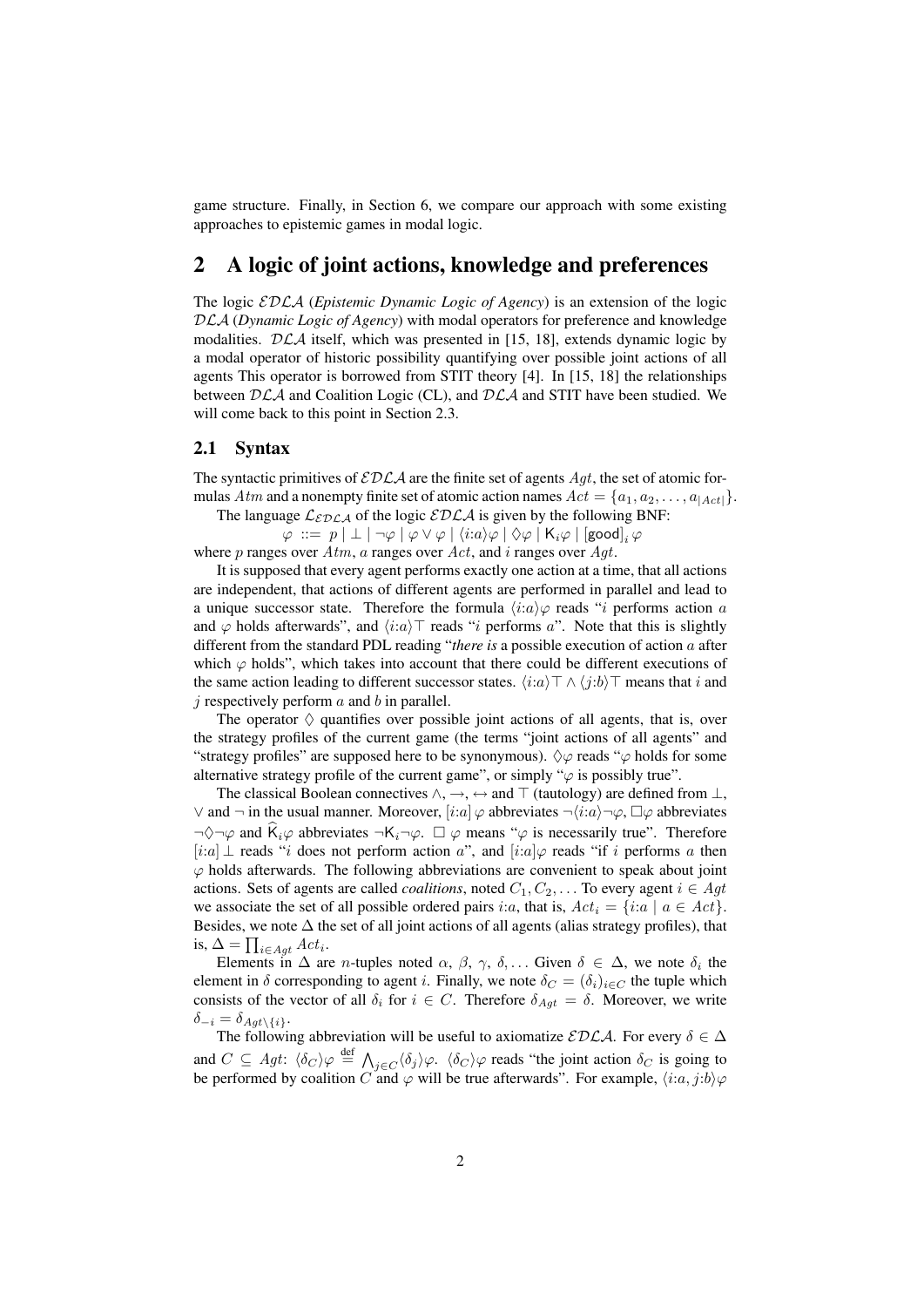abbreviates  $\langle i:a\rangle\varphi \wedge \langle j:b\rangle\varphi$ , and stands for "the joint action  $\langle i:a, j:b\rangle$  is going to be performed, and  $\varphi$  will be true afterwards". As usual  $[\delta_C] \varphi \stackrel{\text{def}}{=} \neg \langle \delta_C \rangle \neg \varphi$ .

Construction  $K_i\varphi$  is read as usual "agent i knows that  $\varphi$ ", whereas the construction [good]<sub>i</sub>  $\varphi$  is read " $\varphi$  is true in all worlds which are for agent *i* at least as good as the current one concerning the strategy profile that is chosen". We define  $\langle \text{good} \rangle_i \varphi$  as an abbreviation of  $\neg$  [good]<sub>*i*</sub>  $\neg \varphi$ . Operators [good]<sub>*i*</sub> are used in  $\mathcal{EDLA}$  to define agents' preference orderings over the strategy profiles of the current game. Similar operators are studied in [7, 6]. We use  $EK_C\varphi$  as an abbreviation of  $\bigwedge_{i\in C} K_i\varphi$ , i.e. every agent in C knows  $\varphi$ . Then we define by induction  $EK_C^k \varphi$  for all  $k \in \mathbb{N}$ :  $EK_C^0 \varphi \stackrel{\text{def}}{=} \varphi$  and for all  $k \ge 1$ ,  $EK_C^k \varphi \stackrel{\text{def}}{=} E K_C (EK_C^{k-1} \varphi)$ . We define for all  $n \in \mathbb{N}$ ,  $MK_C^n \varphi$  as an abbreviation of  $\bigwedge_{1\leq k\leq n} \mathsf{EK}_{C}^k \varphi$ . MK $_{C}^n \varphi$  expresses C's mutual knowledge that  $\varphi$  to n iterations, i.e. everyone in C knows  $\varphi$ , everyone in C knows that everyone in C knows  $\varphi$ , and so on until level n.

### 2.2 Semantics

*Frames* are tuples  $F = \langle W, R, \sim, E, \prec \rangle$  where:

- $\bullet$  *W* is a nonempty set of possible worlds or states;
- $R : Agt \times Act \longrightarrow W \times W$  maps every agent-action pair i:a to a transition relation  $R_{i:a} \subseteq W \times W$  between possible worlds;
- $\sim$  is an equivalence relation on W;
- $E: Agt \longrightarrow W \times W$  maps to every agent i an equivalence relation  $E_i$  on W;
- $\preceq$ :  $Agt \rightarrow W \times W$  maps to every agent *i* a reflexive and transitive relation  $\preceq$ on W.

It is convenient to use  $R_{\delta_C} = \bigcap_{i \in C} R_{\delta_i}$ , and  $R_{\delta_C}(w) = \{w' \in W \mid wR_{\delta_C}w'\}.$ If  $R_{i:a}(w) \neq \emptyset$  then i performs a at w. More generally, if  $R_{\delta_C}(w) \neq \emptyset$  then coalition C performs joint action  $\delta_C$  at w. If  $w' \in R_{\delta_C}(w)$  then world w' results from the performance of joint action  $\delta_C$  by coalition C at w.

If  $w' \sim w$  then w and w' correspond to alternative strategy profiles of the same game. For short, we say that  $w'$  is alternative to w. Given a world w, we use the notation  $\sim(w) = \{w' \mid w' \sim w\}$  to denote the equivalence class made up of those worlds which correspond to alternative strategy profiles of the game of which  $w$  is part. Consider e.g.  $Agt = \{1, 2\}$  and  $Act = \{a, b\}$ . In the frame in Fig. 1 we have  $w_1 \sim w_2$ . This means that the strategy profile performed at  $w_1$  (viz.  $\langle 1:c, 1:c \rangle$ ) and the one performed at  $w_2$  (viz.  $\langle 1:c, 1:d \rangle$ ) are alternative strategy profiles of the same game defined by the equivalence class  $\sim(w_1) = \{w_1, w_2, w_3, w_4\}$ . For every  $C \subseteq Agt$ , if there exists  $w' \in \sim(w)$  such that C performs  $\delta_C$  at w' then we say that  $\delta_C$  is *possible* at w (or  $\delta_C$  *can be performed* at w).

 $wE_iw'$  means that, for agent i, world w' is (epistemically) possible at w, whilst  $w \preceq_i w'$  means that for agent i, world w' is at least as good as world w. We write  $w =_i w'$  iff  $w \preceq_i w'$  and  $w' \preceq_i w$ , and  $w <_i w'$  iff  $w \preceq_i w'$  and not  $w' \preceq_i w$ .

Frames have to satisfy the semantic constraints S1-S9 in Table 1 in order to be  $EDLA$ -frames. According to Constraint S1, for every world w there exists exactly one successor of  $w$ , viz. the world resulting from the execution of the strategy profile associated to w. According to the Constraints S2 and S3, every world is associated to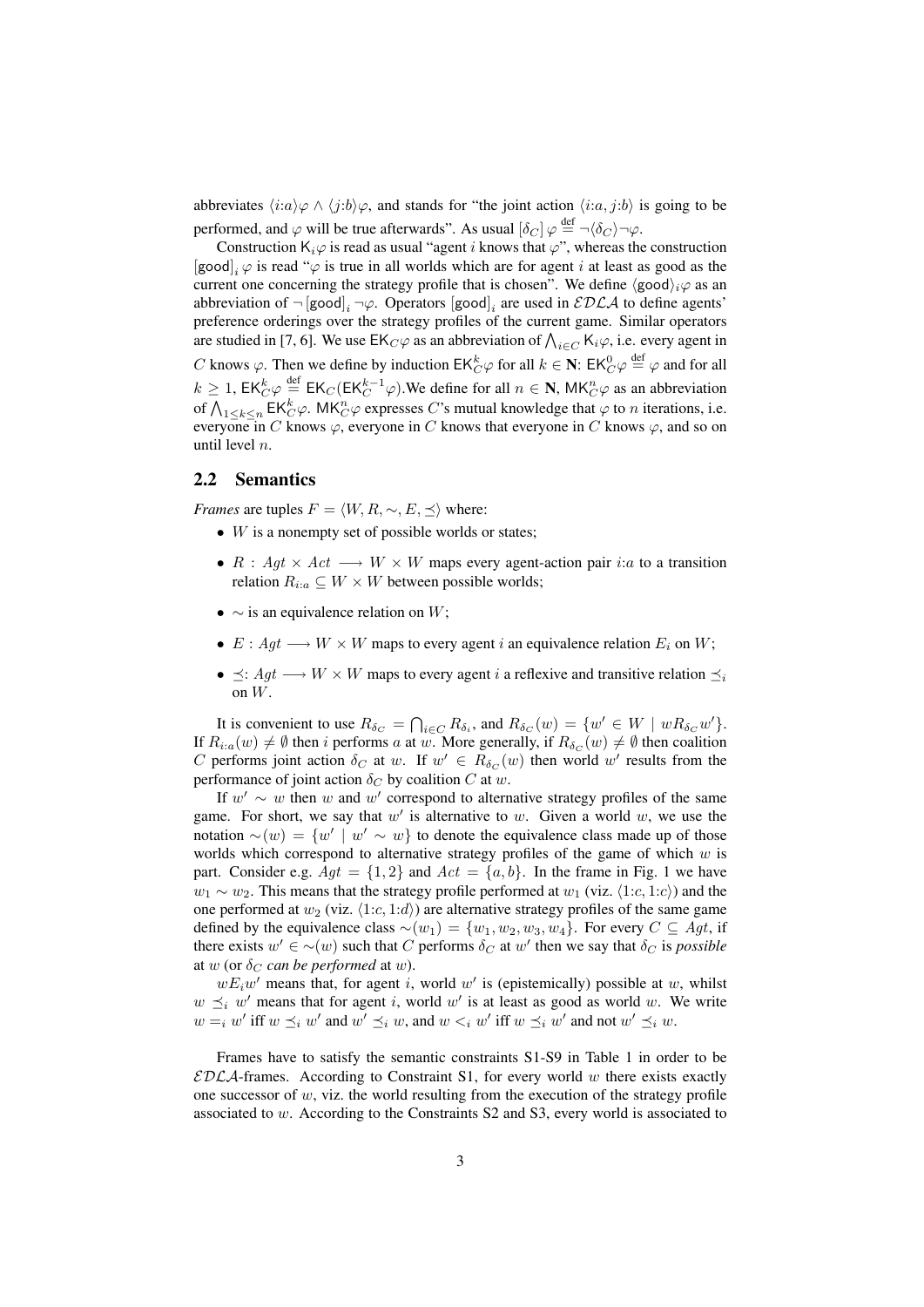For every  $w, v, v' \in W$  and  $\delta, \delta' \in \Delta$  and  $a \in Act$  and  $i \in Act$ , we have:

- (S1) If  $v \in R_\delta(w)$  and  $v' \in R_{\delta'}(w)$  then  $v = v'$ ;
- (S2)  $\bigcup_{\delta \in \Delta} R_{\delta}(w) \neq \emptyset;$
- (S3) If  $\delta \neq \delta'$  then  $R_{\delta}(w) = \emptyset$  or  $R_{\delta'}(w) = \emptyset$ ;
- (S4) If for every  $i \in Agt$  there is  $v_i$  such that  $v_i \sim w$  and  $R_{\delta_i}(v_i) \neq \emptyset$  then there is a v such that  $v \sim w$ and  $R_\delta(v) \neq \emptyset;$
- (S5) If  $w \sim v$  and  $R_{\delta}(w) \neq \emptyset$  and  $R_{\delta}(v) \neq \emptyset$ , then  $w = v$ ;
- (S6) If  $wE_i v$  then  $R_{i:a}(w) \neq \emptyset$  iff  $R_{i:a}(v) \neq \emptyset$ ;
- (S7) If  $w \preceq_i v$  then  $w \sim v$ ;
- (S8) If  $w \sim v$  and  $w \sim v'$  then  $v \preceq_i v'$  or  $v' \preceq_i v$ ;
- (S9) If  $wE_i w'$  then  $w \sim w'$ .

Table 1: Semantic constraints over  $\mathcal{EDLA}$ -frames

exactly one joint action of all agents (alias strategy profile). Note that constraints S1 and S2 together ensure that for every world  $w$  there is exactly one next (future) world. According to the Constraint S4, if every individual action in a joint action  $\delta$  is possible at w, then their simultaneous occurrence is also possible at  $w$ . We suppose determinism for the joint actions of all agents: different worlds in an equivalence class  $\sim(w)$ correspond to the occurrences of *different* strategy profiles (Constraint S5). Constraint S6 just says that agents know what they are doing. This is a standard assumption in interactive epistemology and epistemic analysis of games (see [9] for instance). We also have two constraints over the relations  $\preceq_i$ . We suppose that a world  $w'$  is for agent i at least as good as w only if w' is a world which is possible at w, i.e. only if w' and w correspond to alternative strategy profiles of the same game (Constraint S7). Furthermore, we suppose that every agent has a complete preference ordering over the strategy profiles of the current game (Constraint  $S8$ ).<sup>1</sup> Finally, we suppose perfect information about the specification of the game, including the players' strategy sets (or action repertoires) and the players' preference ordering over strategy profiles. This assumption is formally expressed by Constraint S9: if world  $w'$  is epistemically possible for agent i at  $w$ , then  $w$  and  $w'$  correspond to alternative strategy profiles of the same game. Perfect information about the structure of the game is a standard assumption in game theory. In Section 5, this assumption will be relaxed in order to deal with realistic situations in which an agent might be uncertain about his own utility and other agents' utilities associated to a certain strategy profile, as well as about his own action repertoire and other agents' action repertoires.

A frame F is a  $\mathcal{EDLA}$ -frame if F satisfies constraints S1-S9.

A EDLA-model is a couple  $M = \langle F, \pi \rangle$  where F is a EDLA-frame (satisfying constraints S1-S9) and  $\pi : Atm \longrightarrow 2^W$  is a valuation function.

Truth conditions for atomic formulas and the Boolean operators are standard. The truth conditions for the modal operators are:

- $M, w \models \langle i:a \rangle \varphi$  iff  $M, w' \models \varphi$  for some  $w' \in R_{i:a}(w)$ ;
- $M, w \models \Diamond \varphi$  iff  $M, w' \models \varphi$  for some  $w' \in \sim(w);$
- $M, w \models K_i \varphi$  iff  $M, w' \models \varphi$  for all w' such that  $wE_iw'$ ;
- $M, w \models [\text{good}]_i \varphi \text{ iff } M, w' \models \varphi \text{ for all } w' \text{ such that } w \preceq_i w'.$

<sup>&</sup>lt;sup>1</sup>Note that, given the properties of  $\sim$ , S7 and S8 can be replaced by:  $\sim = \leq_i \cup (\leq_i)^{-1}$ .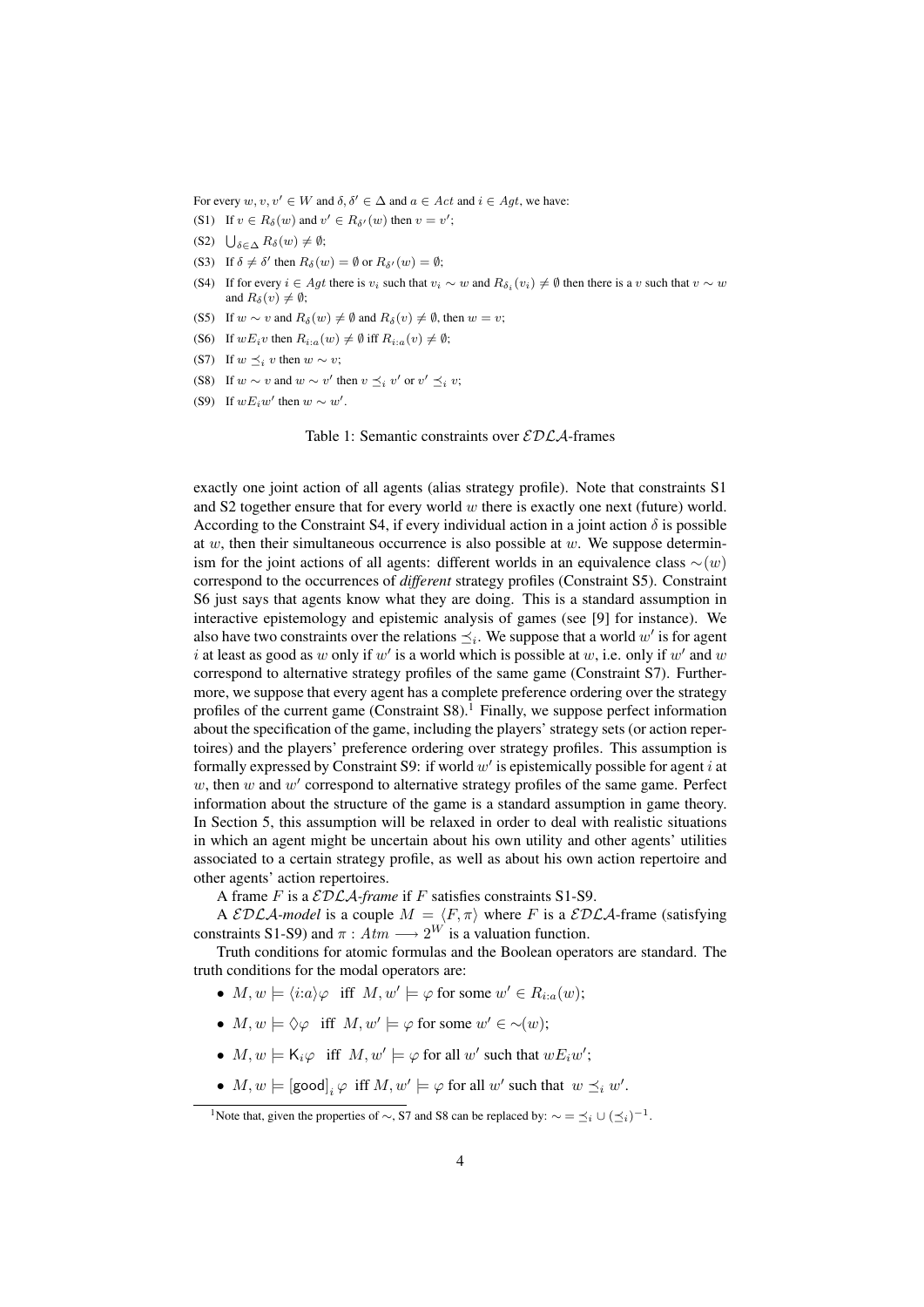

Figure 1: The equivalence class  $\{w_1, w_2, w_3, w_4\}$  represents the classical Prisoner's Dilemma game [19]. At  $w_1$  agent 1 and agent 2 cooperate, at  $w_4$  they both defect, at  $w_2$  1 cooperates and 2 defects, and at  $w_2$  1 defects and 2 cooperates. Red circles are epistemic possibility relations for 1, green circles are epistemic possibility relations for 2 (1 and 2 know what they are going to do but are uncertain about the other's action).

A formula  $\varphi$  is *true in a EDLA-model M* iff  $M, w \models \varphi$  for every world w in M.  $\varphi$ is  $\mathcal{EDLA}\text{-}valid$  (noted  $\models \varphi$ ) iff  $\varphi$  is true in all  $\mathcal{EDLA}\text{-models}$ .  $\varphi$  is  $\mathcal{EDLA}\text{-}satisfiable$ iff  $\neg \varphi$  is not  $\mathcal{EDLA}$ -valid.

#### 2.3 Axiomatization

We call  $\mathcal{EDLA}$  the logic that is axiomatized by the principles given in Table 2. Note that Axiom Indep is the EDLA counterpart of the so-called *axiom of independence of agents* of STIT logic [4]. This axiom allows to express the basic game theoretic assumption that the set of strategy profiles of a game in strategic form is the cartesian product of the sets of individual actions for the agents in Agt.

We write  $\vdash_{\mathcal{EDLA}} \varphi$  if  $\varphi$  is a theorem of  $\mathcal{EDLA}$ . We can define in  $\mathcal{EDLA}$  an operator *next* of linear temporal logic:  $X\varphi \stackrel{\text{def}}{=} \bigvee_{\delta \in \Delta} \langle \delta \rangle \varphi$ . Due to Axioms **Active** and **Alt**<sub>[ $\delta$ ]</sub>, X obeys the standard validity  $X\varphi \leftrightarrow \neg X\neg \varphi$ .

Theorem 1. EDLA *is determined by the class of* EDLA*-frames.*

**Theorem 2.** The satisfiability problem of  $\mathcal{EDLA}$  is PSPACE-complete<sup>2</sup>.

It has been proved in [18] that the basic fragment of  $\mathcal{EDLA}$  without preference and knowledge modalities embeds Coalition Logic (CL) [20]. In particular, CL cooperation

<sup>&</sup>lt;sup>2</sup>You can find an basic implementation of a  $\mathcal{EDLA}$ -prover for two agents and two actions at http: //www.irit.fr/˜Francois.Schwarzentruber/publications/tark2009/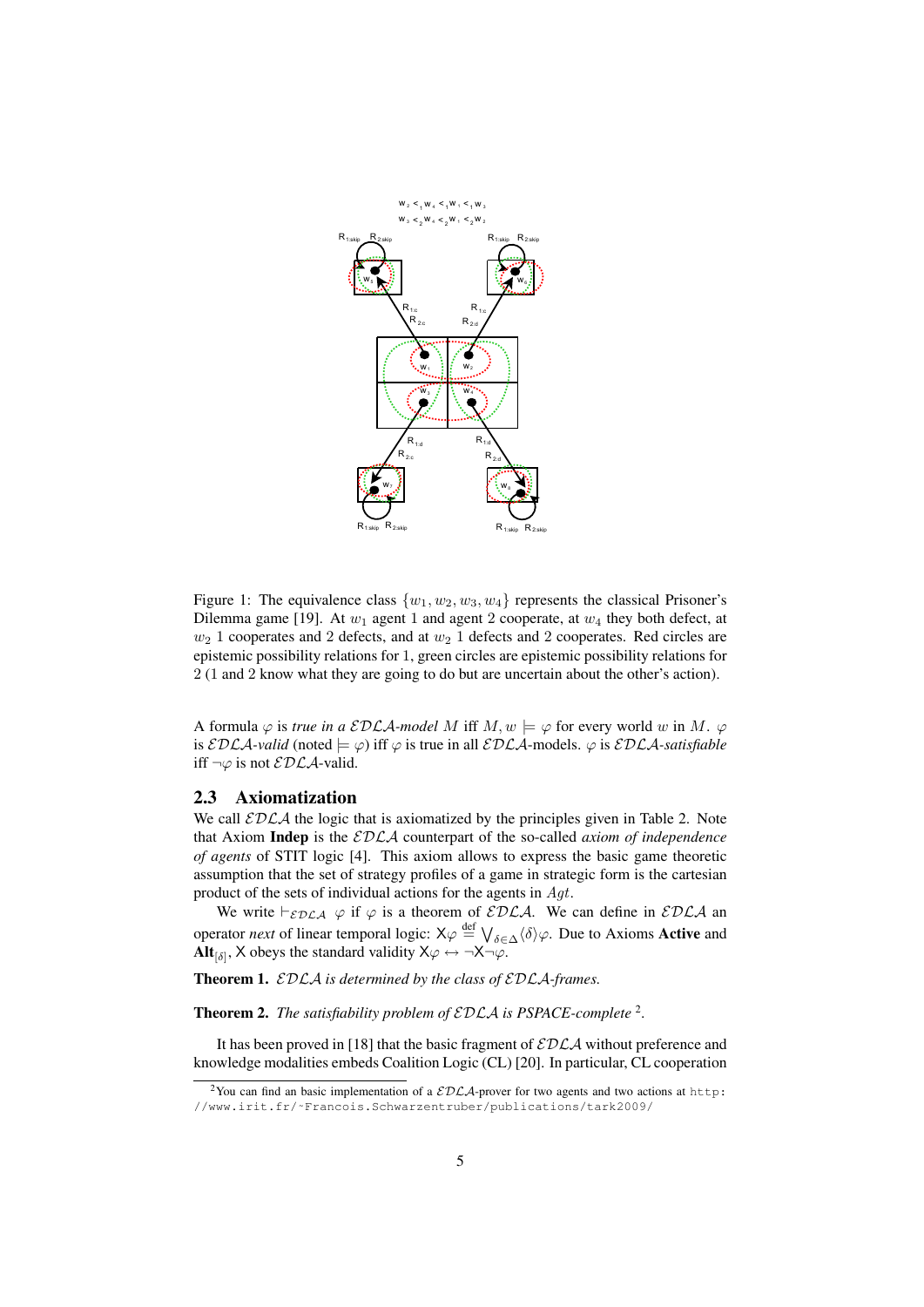| (CPL)                          | All principles of classical propositional logic                                                                                                                         |
|--------------------------------|-------------------------------------------------------------------------------------------------------------------------------------------------------------------------|
| $(S5_{\square})$               | All principles of modal logic S5 for $\Box$                                                                                                                             |
| $(K_{[i:a]})$                  | All principles of modal logic K for every $[i:a]$                                                                                                                       |
| $(S5_{K})$                     | All principles of modal logic S5 for every $K_i$                                                                                                                        |
| $(S4_{[good]_i})$              | All principles of modal logic S4 for every $ good _i$                                                                                                                   |
| $(Alt_{\lceil \delta \rceil})$ | $\langle \delta \rangle \varphi \rightarrow  \delta'  \varphi$                                                                                                          |
| (Active)                       | $\bigvee \langle \delta \rangle$ T<br>$\delta \in \Delta$                                                                                                               |
| (Single)                       | $\langle \delta \rangle \top \rightarrow \lceil \delta' \rceil \perp \text{if } \delta \neq \delta'$                                                                    |
| (Indep)                        | $\left(\bigwedge_{i\in Act}\Diamond\langle\delta_i\rangle\top\right)\to\Diamond\langle\delta\rangle\top$                                                                |
| (JointDet)                     | $(\langle \delta \rangle \top \wedge \varphi) \rightarrow \Box (\langle \delta \rangle \top \rightarrow \varphi)$                                                       |
| (Aware)                        | $\langle i:a \rangle \top \rightarrow \mathsf{K}_i \langle i:a \rangle \top$                                                                                            |
| $(Ind_{[good]_i}, \Box)$       | $\square \varphi \rightarrow [\text{good}]_i \varphi$                                                                                                                   |
| (PrefConnect)                  | $\Diamond \varphi \land \Diamond \psi \to \Diamond (\varphi \land \langle \text{good} \rangle_i \psi) \lor \Diamond (\psi \land \langle \text{good} \rangle_i \varphi)$ |
| (PerfectInfo)                  | $\Box \varphi \rightarrow \mathsf{K}_i \varphi$                                                                                                                         |
|                                |                                                                                                                                                                         |

Table 2: Axiomatization of  $\mathcal{EDLA}$ 

modalities of the form [C] can be reconstructed in our logic as follows.  $tr([C] \varphi) = \bigvee_{\delta \in \Delta} (\Diamond \langle \delta_C \rangle \top \wedge \Box (\langle \delta_C \rangle \top \rightarrow \mathsf{X} \varphi))$ 

That is, the CL expression "coalition C can enforce an outcome state satisfying  $\varphi$ " (noted  $[C]\varphi$ ) is translated in our logic as "there exists a joint action  $\delta_C$  of the agents in C such that the agents in C can perform  $\delta_C$ , and necessarily if the agents in C perform  $\delta_C$  then  $\varphi$  will be true in the next state, no matter what the agents outside C do".

It has also been shown in [15] that a slightly different variant of the logic presented in this paper embeds Chellas' STIT logic with agents and groups [17], under the hypothesis that the number of agents' choices is bounded. STIT logic has formulas of the form [C cstit: $\varphi$ ] that are read "group C sees to it that  $\varphi$ ". To obtain this embedding, it is sufficient to remove from  $EDLA$  the Axiom of joint determinism **JointDet** and to add an Axiom of the form  $\langle \delta \rangle \Diamond \varphi \rightarrow \Diamond \langle \delta \rangle \varphi$  which allows to capture the so-called semantic property *no choice between undivided histories* on STIT frames (see [4]). The translation of STIT modalities of the form  $[C$  cstit: into our logic would be the following:  $tr([C \text{ cstit} : \varphi]) = \bigvee_{\delta \in \Delta} (\langle \delta_C \rangle \top \wedge \Box(\langle \delta_C \rangle \top \rightarrow \varphi))$ 

That is, the STIT expression "group C sees to it that  $\varphi$ " is translated into DLA as "there exists a joint action  $\delta_C$  of the agents in C such that the agents in C perform  $\delta_C$ , and necessarily if the agents in C perform  $\delta_C$  then  $\varphi$  will be true, no matter what the agents outside  $C$  do".

# 3 A logical account of epistemic games

### 3.1 Best Response and Nash Equilibrium

The modal operators  $[\text{good}]_i$  and  $\square$  allow to capture in  $\mathcal{EDLA}$  a notion of comparative goodness over formulas of the kind " $\varphi$  is for agent i at least as good as  $\psi$ ", noted  $\psi \leq_i \varphi$ :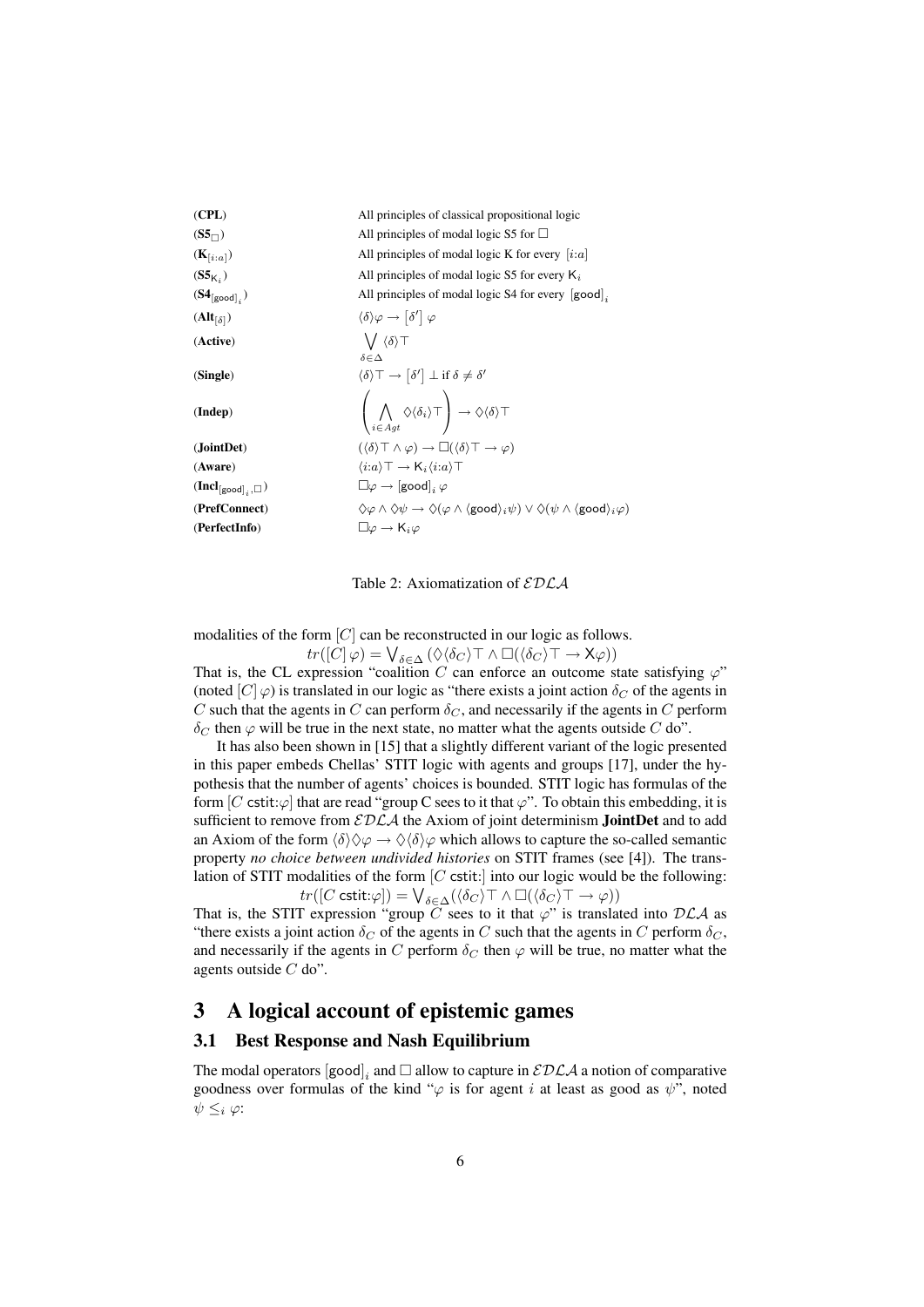$\psi \leq_i \varphi \stackrel{\mathsf{def}}{=} \Box \, (\psi \rightarrow \langle \mathsf{good} \rangle_i \varphi).$ 

 $\psi \leq_i \varphi$  is a total preorder: the formulas  $\psi \leq_i \psi$ ,  $(\varphi_1 \leq_i \varphi_2) \wedge (\varphi_2 \leq_i \varphi_3) \rightarrow (\varphi_1 \leq_i \varphi_1)$  $\varphi_3$ ) and  $(\varphi_1 \leq_i \varphi_2) \vee (\varphi_2 \leq_i \varphi_1)$  are valid in  $\mathcal{EDLA}$ . More details on this notion of comparative goodness can be found in [6]. We note  $\psi \leq_i \varphi \stackrel{\text{def}}{=} (\psi \leq_i \varphi) \wedge \neg(\varphi \leq_i \psi)$ and  $\delta \leq_i \delta' \stackrel{\text{def}}{=} \langle \delta \rangle \top \leq_i \langle \delta' \rangle \top$ . Finally we note  $\delta <_i \delta' \stackrel{\text{def}}{=} (\delta \leq_i \delta') \wedge \neg (\delta' \leq_i \delta)$ .

Some basic concepts of game theory can be expressed in  $\mathcal{EDLA}$  in terms of comparative goodness. We first consider *best response*. Agent i's action a is said to be a best response to the other agents' joint action  $\delta_{-i}$ , noted BR( $(i: a, \delta_{-i})$ , if and only if i cannot improve his utility by deciding to do something different from  $\alpha$  while the others choose the joint action  $\delta_{-i}$ , that is:

 $\mathsf{BR}(i:a,\delta_{-i}) \stackrel{\text{def}}{=} \bigwedge_{b\in Act} ((\langle i:b\rangle \bot \wedge \langle \delta_{-i} \rangle \top) \leq_i (\langle i:a\rangle \top \wedge \langle \delta_{-i} \rangle \top)).$ Note that the following equivalence is valid in  $EDLA$ :

 $\mathsf{BR}(i:a,\delta_{-i}) \leftrightarrow ([i:a] \perp \wedge \langle \delta_{-i} \rangle \top) \leq_i (\langle i:a \rangle \top \wedge \langle \delta_{-i} \rangle \top).$ 

Given a certain strategic game, the strategy profile (or joint action)  $\delta$  is said to be a *Nash equilibrium* if and only if for every agent  $i \in Agt$ , *i*'s action  $\delta_i$  is a best response to the other agents' joint action  $\delta_{-i}$ :

 $\mathsf{Nash}(\delta) \stackrel{\text{def}}{=} \bigwedge_{i \in Agt} \mathsf{BR}(\delta_i, \delta_{-i}).$ 

From Axiom PerfectInfo and S5 for  $\Box$ , the following theorems are provable expressing perfect information about the structure of the game, and in particular, perfect information about the players' preferences ordering over strategy profiles, perfect information about the existence of a Nash equilibrium, and perfect information about the players' repertoires:  $(\psi \leq_i \varphi) \leftrightarrow \mathsf{MK}_{Agt}^n(\psi \leq_i \varphi)$ , Nash $(\delta) \leftrightarrow \mathsf{MK}_{Agt}^n$ Nash $(\delta)$  and  $\langle \hat{\phi}_i \rangle \top \leftrightarrow \mathsf{MK}_{Agt}^n \langle \hat{\phi}_i \rangle \top$ , for every  $n \in \mathbf{N}$ .

### 3.2 Epistemic rationality

The following  $\mathcal{EDLA}$  formula characterizes a notion of rationality which is commonly supposed in epistemic analysis of games (see, e.g., [3, 5]):

$$
\bigwedge_{a,b\in Act} \Big(\langle i:a\rangle\top \to \bigvee_{\delta\in\Delta} \Big(\widehat{\mathsf{K}}_i\langle \delta_{-i}\rangle\top \wedge (\langle \delta_{-i},i:b\rangle \leq_i \langle \delta_{-i},i:a\rangle)\Big)\Big).
$$

This means that an agent  $i$  is rational if and only if, if he chooses a particular action a then for every alternative action b, there exists a joint action  $\delta_{-i}$  of the other agents that he considers possible such that, playing a while the others play  $\delta_{-i}$  is for i at least as good as playing b while the others play  $\delta_{-i}$ . As  $\mathcal{EDLA} \ \delta \leq_i \ \delta'$  and  $\mathsf{K}_i(\delta \leq_i \ \delta')$ are equivalent, the previous definition of rationality can be rewritten in the following equivalent form:

 $\mathsf{Rat}_i \stackrel{\text{def}}{=}$ 

$$
\bigwedge_{a,b\in Act} \left( \langle i:a\rangle \top \to \bigvee_{\delta\in\Delta} \left( \widehat{K}_i \langle \delta_{-i}\rangle \top \wedge K_i \left( \langle \delta_{-i},i:b\rangle \leq_i \langle \delta_{-i},i:a\rangle \right) \right) \right).
$$

**Theorem 3.** *For all*  $i \in Agt$ *, we have:* 

(3a) 
$$
\vdash_{\mathcal{EDLA}} \mathsf{Rat}_i \leftrightarrow \mathsf{K}_i \mathsf{Rat}_i
$$

(3b) 
$$
\vdash_{\mathcal{EDLA}} \neg \mathsf{Rat}_i \leftrightarrow \mathsf{K}_i \neg \mathsf{Rat}_i
$$

Theorem 3 highlights that the concepts of rationality and irrationality are introspective. The following theorem specifies some sufficient epistemic conditions for guaranteeing that the chosen strategy profile is a Nash equilibrium: if all agents are rational and every agent knows the choices of the other agents, then the selected strategy profile is a Nash equilibrium. A similar theorem has been stated for the first time in [1, 11].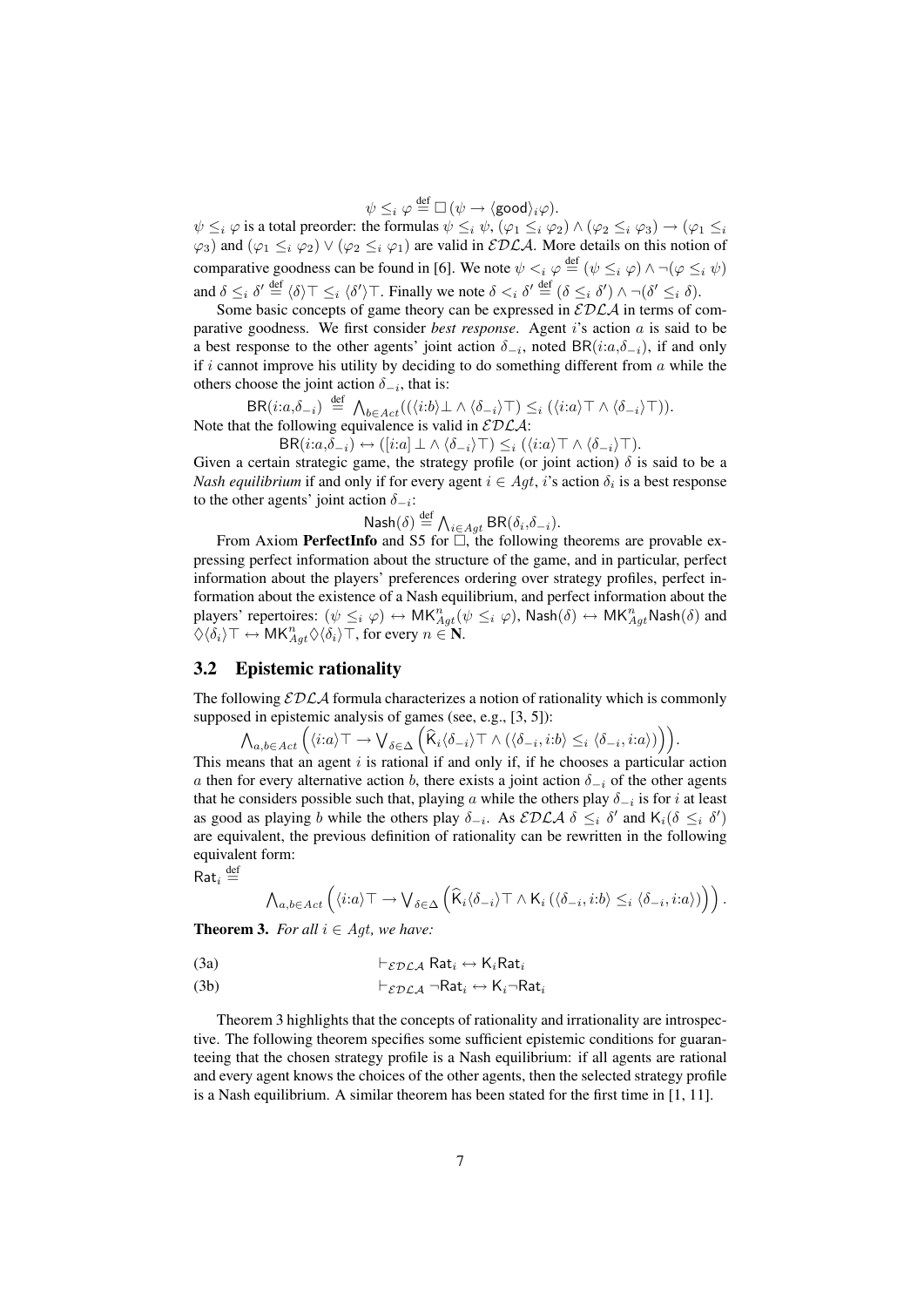**Theorem 4.** *For all*  $n \in \mathbb{N}$ *, for all*  $\delta \in \Delta$ *, we have:*  $\vdash_{\mathcal{EDLA}} \left(\left(\bigwedge_{i\in Agt} \mathsf{Rat}_i\right) \wedge \bigwedge_{i\in Agt} \mathsf{K}_i\langle\delta_{-i}\rangle\top\right) \to \mathsf{Nash}(\delta)$ 

## 3.3 Iterated deletion of strictly dominated strategies

A strategy a for agent i is a *strictly dominated strategy*, noted  $SD^{\leq 0}(i:a)$ , if and only if, if  $a$  can be performed then there is another strategy  $b$  such that, no matter what joint action  $\delta_{-i}$  the other agents choose, playing b is for i strictly better than playing a:

$$
\mathsf{SD}^{\leq 0}(i:a) \stackrel{\text{def}}{=} \langle i:a \rangle \top \rightarrow
$$

$$
\bigvee_{b \in Act} \left( \Diamond \langle i:b \rangle \top \land \bigwedge_{\delta \in \Delta} (\Diamond \langle \delta_{-i} \rangle \to (\langle \delta_{-i}, i:a \rangle \leq i \langle \delta_{-i}, i:b \rangle)) \right).
$$

An example of strictly dominated strategy is cooperation in the Prisoners Dilemma (PD) game: whether ones opponent chooses to cooperate or defect, defection yields a higher payoff than cooperation. Therefore, a rational player will never play a dominated strategy: whatever he believes his opponents will do, he will achieve a better outcome if he plays a dominating strategy. So when trying to predict the behavior of rational players, we can rule out all strictly dominated strategies. The so-called Iterated Deletion of Strictly Dominated Strategies (IDSDS) (or iterated strict dominance) [19] is a procedure that starts with the original game and, at each step, for every player  $i$ removes from the game all i's strictly dominated strategies, thereby generating a subgame of the original game, and that repeats this process again and again. IDSDS can be inductively characterized in our logic  $\mathcal{EDLA}$  by defining a concept of strict dominance in the subgame of depth at most n, noted  $SD^{\leq n}(i:a)$ . For every  $n \geq 1$ :

$$
\mathsf{SD}^{\leq n}(i:a) \stackrel{\text{def}}{=} \neg \mathsf{SD}^{\leq n-1}(i:a) \to
$$

$$
\bigvee_{b \in Act} \left( \neg \mathsf{SD}^{\leq n-1}(i:b) \land \bigwedge_{\delta \in \Delta} \left( \neg \mathsf{SD}^{\leq n-1}(\delta_{-i}) \to (\langle \delta_{-i}, i:a \rangle \leq_i \langle \delta_{-i}, i:b \rangle) \right) \right).
$$

where SD<sup>≤k</sup>( $\delta_C$ ) is an abbreviation of  $\bigvee_{i \in C}$  SD<sup>≤k</sup>( $\delta_i$ ) for every  $k \ge 0$  and for every  $\delta_C$ . According to this definition, a is a strictly dominated strategy for agent i in a subgame of depth at most n, noted  $SD^{\leq n}(i:a)$ , if and only if, if a is not strictly dominated for i in all subgames of depth  $k < n$  then there is another strategy b such that b is not strictly dominated for i in all subgames of depth  $k < n$  and, no matter what joint action  $\delta_{-i}$  the other agents choose, if the elements in  $\delta_{-i}$  are not dominated in all subgames of depth  $k < n$  then playing b is for i strictly better than playing a. In other terms  $SD^{\leq n}(i:a)$  means that strategy i:a does not survive after n rounds of IDSDS. On the contrary,  $\neg SD^{\leq n}(i:a)$  means that strategy i:a survives IDSDS until the subgame of depth  $n+1$ .

It has been shown that common knowledge of rationality implies that players choose strategies which survive IDSDS ([10, 9, 3, 11]). This latter principle can be derived in our logic  $EDLA$ . According to the following Theorem 5, if there is mutual knowledge of rationality among the players to n levels and the agents play the strategy profile  $\delta$ then, for every agent i,  $\delta_i$  survives IDSDS until the subgame of depth  $n+1$ .

**Theorem 5.** For all 
$$
\delta \in \Delta
$$
,  $\vdash_{\mathcal{EDLA}} (\left( \mathsf{MK}_{Agt}^n \wedge_{i \in Agt} \mathsf{Rat}_i \right) \wedge \langle \delta \rangle \top) \rightarrow \neg \mathsf{SD}^{\leq n}(\delta)$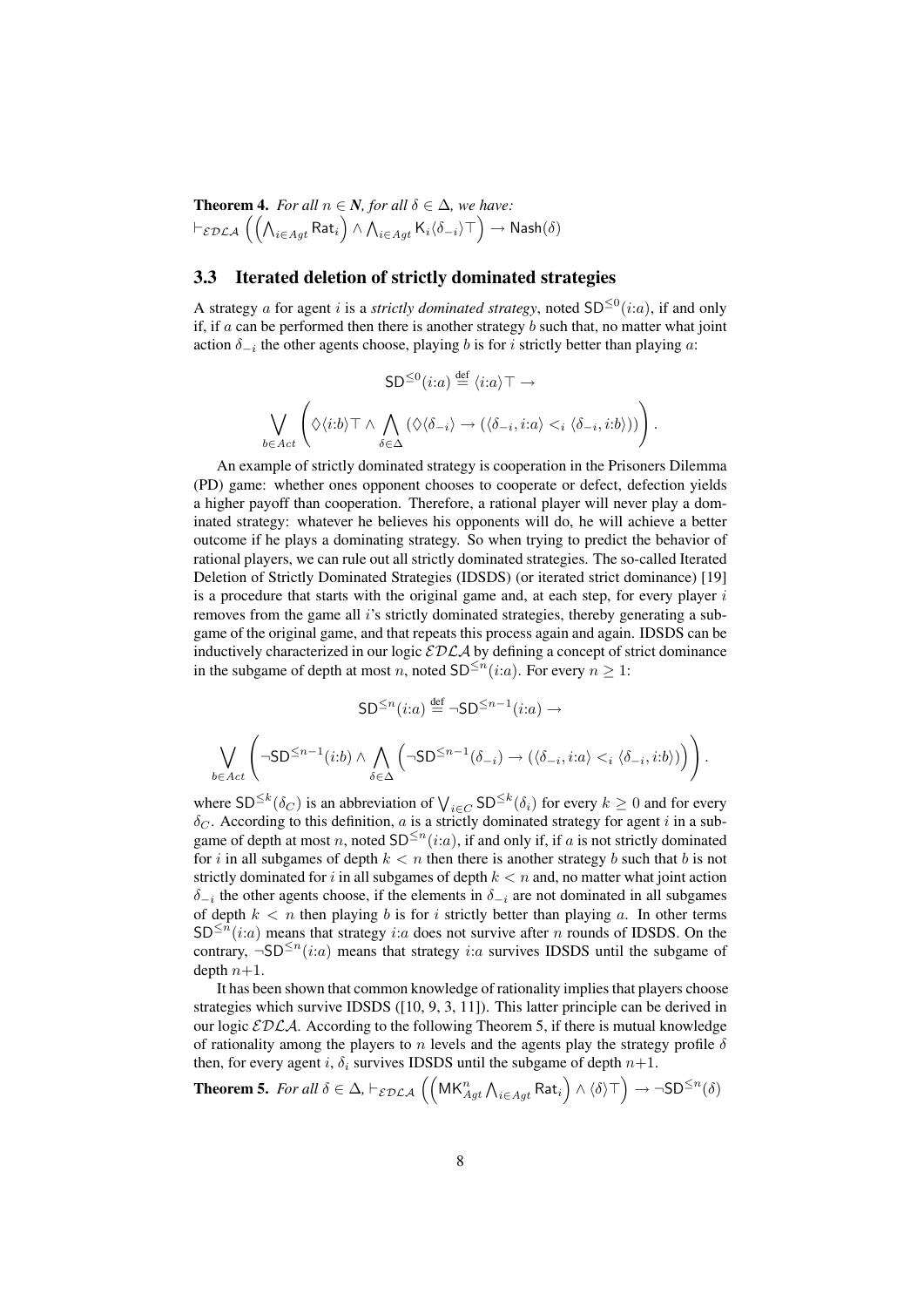# 4 Game transformation

We provide in this section an alternative and more compact characterization of the procedure IDSDS in our logic  $\mathcal{EDLA}$ . To this aim, we introduce special events whose effect is to delete a strictly dominated strategy from the current game. These events are similar to announcements in Dynamic Epistemic Logic (DEL) [13].

 $\mathcal{L}_{\mathcal{A}\mathcal{N}}$  is the set of *announcable formulas* and is defined by the following BNF:  $\chi ::= \Box \psi \rightarrow [i{:}a] \perp \mid \chi \wedge \chi$ 

where  $\psi \in \mathcal{L}_{EDCA}$ ,  $i \in \mathcal{A}qt$  and  $a \in \mathcal{A}ct$ . Thus, announcable formulas are of the form 'if property  $\psi$  (globally) holds in the current game, then action a should not be performed by agent i'.

We extend the  $EDLA$  language with announcements operators of the form  $[\chi!]$ with  $\chi \in \mathcal{L}_{AN}$ . We call  $\mathcal{EDLA}^{AN}$  the extended logic. The truth condition for  $[\chi] \varphi$ is:

$$
M, w \models [\chi!] \varphi
$$
 iff  $M, w \models \chi$  implies  $M^{\chi}, w \models \varphi$ 

with:  $M^{\chi} = \langle W^{\chi}, R^{\chi}, \sim^{\chi}, E^{\chi}, \preceq^{\chi}, \pi^{\chi} \rangle$  $W^{\chi} = ||\chi||_M$  $R_{i:a}^{\chi} = [R_{i:a} \cap (W^{\chi} \times W^{\chi})] \cup \{(w,w) \mid R_{i:a}(w) \neq \emptyset \& w \in ||\chi||_M \& R_{i:a}(w) \notin ||\chi||_M\}$  $\sim^{\chi}=\sim \cap(W^{\chi}\times W^{\chi})$  $E_i^{\chi} = E_i \cap (W^{\chi} \times W^{\chi})$  $\preceq_i^{\chi}=\preceq_i \cap (W^{\chi} \times W^{\chi})$  $\pi^{\chi}(p) = \pi(p) \cap W^{\chi}$ 

Thus, an event  $\chi$ ! removes from every game  $\sim(w)$  in the model M all worlds in which  $\chi$  is false. The same operation is applied for the agents' epistemic accessibility relations  $E_i$  and preference orderings  $\preceq_i$ . This ensures that the constraints S7 and S9 on  $\mathcal{EDLA}$  frames will be preserved after the model transformation. Moreover, if v is the world which results from the execution of a by i at w, and w and v are not removed from the model by the event  $\chi$ ! then, after the occurrence of  $\chi$ !, v is still the world which results from the execution of a by i at w; if v is the world which results from the execution of a by i at w, w is not removed from the model by the event  $\chi$ ! and v is removed then, after the occurrence of  $\chi$ !, we impose that w itself is the world which results from the execution of a by i at w. This ensures that the constraint S2 on  $\mathcal{EDLA}$ frames will be preserved after the model transformation.

**Theorem 6.** If M is a  $\mathcal{EDLA}$  model then  $M^{\chi}$  is a  $\mathcal{EDLA}$  model.

We have reduction axioms for  $\chi$ ! which guarantee the completeness of  $\mathcal{EDLA}^{AN}$ .

**Theorem 7.** *The following schemata are valid in*  $\mathcal{EDLA}^{AN}$ *.* 

- *R1.*  $[\chi!]p \leftrightarrow (\chi \rightarrow p)$
- *R2.*  $[\chi!] \neg \varphi \leftrightarrow (\chi \rightarrow \neg[\chi!] \varphi)$
- *R3.*  $[\chi] (\varphi_1 \wedge \varphi_2) \leftrightarrow ([\chi] \varphi_1 \wedge [\chi] \varphi_2)$
- *R4.*  $[\chi!] \Box \varphi \leftrightarrow (\chi \rightarrow \Box [\chi!] \varphi)$
- **R5.**  $[\chi!]$ **K**<sub>i</sub> $\varphi \leftrightarrow (\chi \rightarrow \mathsf{K}_i[\chi!] \varphi)$
- *R6.*  $[\chi!]$   $[\textsf{good}]_i \varphi \leftrightarrow (\chi \rightarrow [\textsf{good}]_i [\chi!] \varphi)$
- *R7.*  $[\chi!] [i:a] \varphi \leftrightarrow (\neg \chi \vee ([i:a] \chi \wedge [i:a] [\chi!] \varphi) \vee (\neg [i:a] \chi \wedge [\chi!] \varphi))$
- *R8. Rule of replacement of proved equivalence*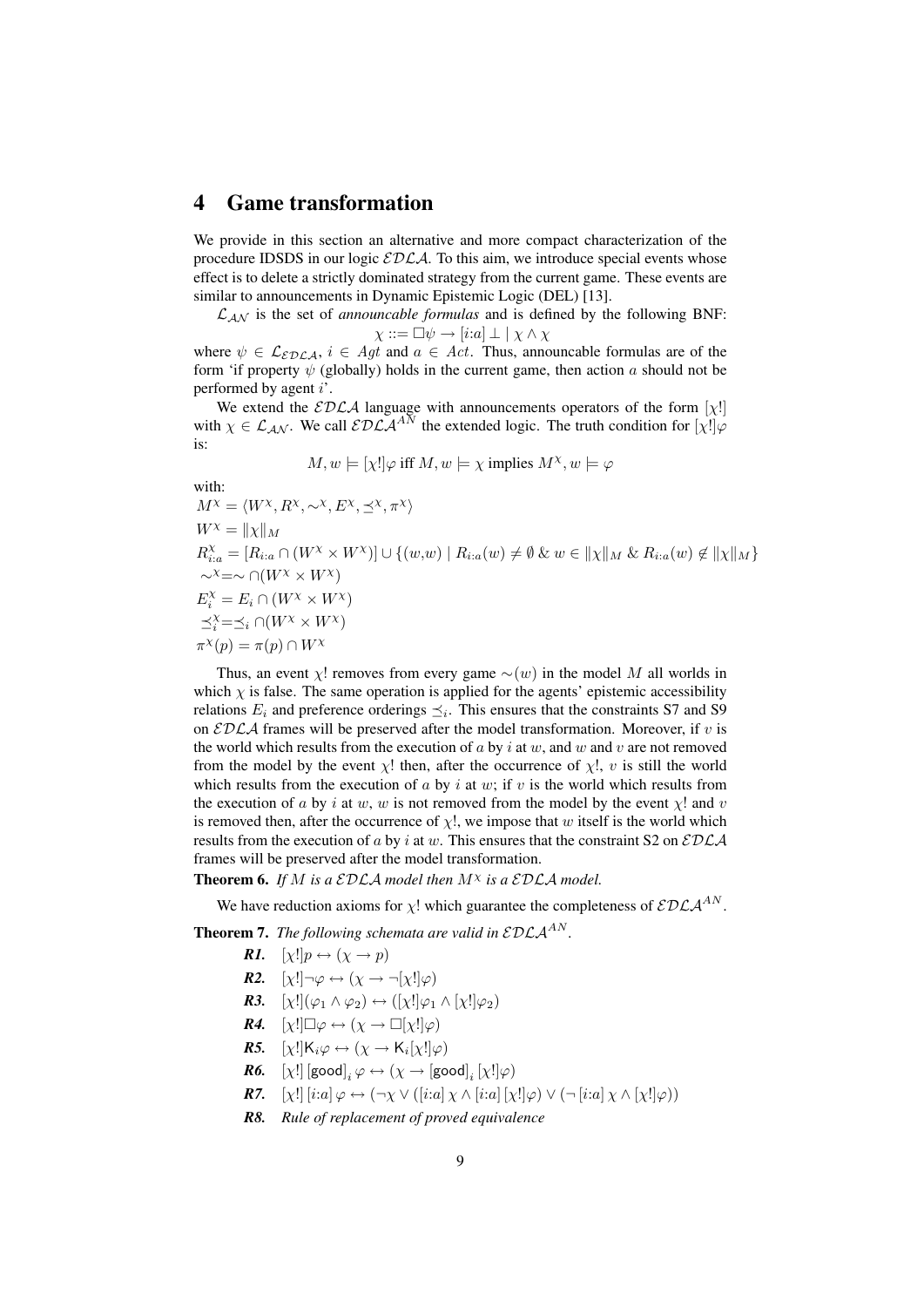**Theorem 8.** *The logic*  $\mathcal{EDLA}^{AN}$  *is completely axiomatized by the axioms and inference rules of* EDLA *together with the schemata of Theorem 7.*

Now, consider the following formula:

 $\chi$ sd  $\stackrel{\text{def}}{=} \bigwedge_{i \in Agt, a \in Act} (\Box \mathsf{SD}^{\leq 0}(i:a) \rightarrow [i:a] \bot).$ 

The effect of  $\chi_{SD}!$  is to delete from every game  $\sim(w)$  in the model M all worlds in which a strictly dominated strategy is played by some agent. Note that  $\chi_{SD}$  is equivalent to  $\bigwedge_{i \in Agt, a \in Act} (\mathsf{SD}^{\leq 0}(i:a) \to [i:a] \bot).$ 

As the following Theorem 9 highlights, the procedure IDSDS that we have characterized in Section 3.3 in the static  $\mathcal{EDLA}$  can be characterized in a more compact way in  $\mathcal{EDLA}^{AN}$ . Suppose  $\delta$  is the selected strategy profile. Then, for every agent i,  $\delta_i$  survives IDSDS until the subgame of depth  $n+1$  if and only if, the event  $\chi_{SD}!$  can occur  $n+1$  times in sequence.

*.*

**Theorem 9.** For all 
$$
\delta \in \Delta
$$
, for all  $n \ge 0$ ,  

$$
\vdash_{\mathcal{EDLA}^{AN}} \langle \delta \rangle \top \rightarrow (\neg SD^{\le n}(\delta) \leftrightarrow \langle \chi_{SD}! \rangle^{n+1} \top)
$$

Finally, here is a reformulation of Theorem 5 in  $\mathcal{EDLA}^{AN}$ :

**Theorem 10.** For all 
$$
n \ge 0
$$
,  $\vdash_{\mathcal{EDLA}^{AN}} (\mathsf{MK}_{Agt}^n \wedge_{i \in Agt} \mathsf{Rat}_i) \rightarrow \langle \chi_{\mathsf{SD}}! \rangle^{n+1} \top$ .

# 5 Concluding remarks: imperfect information

Let us consider a more general class of games which includes strategic games with imperfect information about the game structure. Apart from few exceptions (see, e.g., [14]), these games have been rarely explored. Indeed, most work in game theory assumed that players have common knowledge of all relevant aspects of the game. We are interested in verifying whether the results obtained in Sections 3.2 and 3.3 can be generalized to this kind of games, that is:

- 1. Are rationality of every player and every agent's knowledge about other agents' choices still sufficient to ensure that the selected strategy profile is a Nash equilibrium in a strategic game with imperfect information about the game structure?
- 2. Is mutual knowledge of rationality among the players still sufficient to ensure that the selected strategy profile survives iterated deletion of dominated strategies in a strategic game with imperfect information about the game structure?

To answer these questions, we have to remove Axiom **PerfectInfo** from  $\mathcal{EDLA}$  and the corresponding semantic constraint S9 from the definition of  $\mathcal{EDLA}$  frames expressing the hypothesis of perfect information about the game structure. We call  $\mathcal{EDLA}^*$  the resulting logic and  $EDLA^*$ -frames the resulting class of frames. Then we have to check whether Theorems 4 and 5 given in Sections 3.2 and 3.3 are still derivable in  $EDLA^*$ .

We have a positive answer to the previous first question. Indeed, the formula

$$
\left(\left(\bigwedge_{i\in Agt} \mathsf{Rat}_i\right) \land \bigwedge_{i\in Agt} \mathsf{K}_i\langle \delta_{-i} \rangle \top\right) \to \mathsf{Nash}(\delta)
$$

is derivable in  $\mathcal{EDLA}^*$ . But we have a negative answer to the second question. Indeed, the following formula is invalid in  $\mathcal{EDLA}^*$  for every  $\delta \in \Delta$  and for every  $n \in \mathbb{N}$  such that  $n > 0$  (see Section A.11 in the Annex for a proof):

$$
\left(\left(\mathsf{MK}^n_{Agt}\, \mathsf{\Lambda}_{i\in Agt}\, \mathsf{Rat}_i\right) \land \langle \delta \rangle \top\right) \to \neg \mathsf{SD}^{\leq n}(\delta).
$$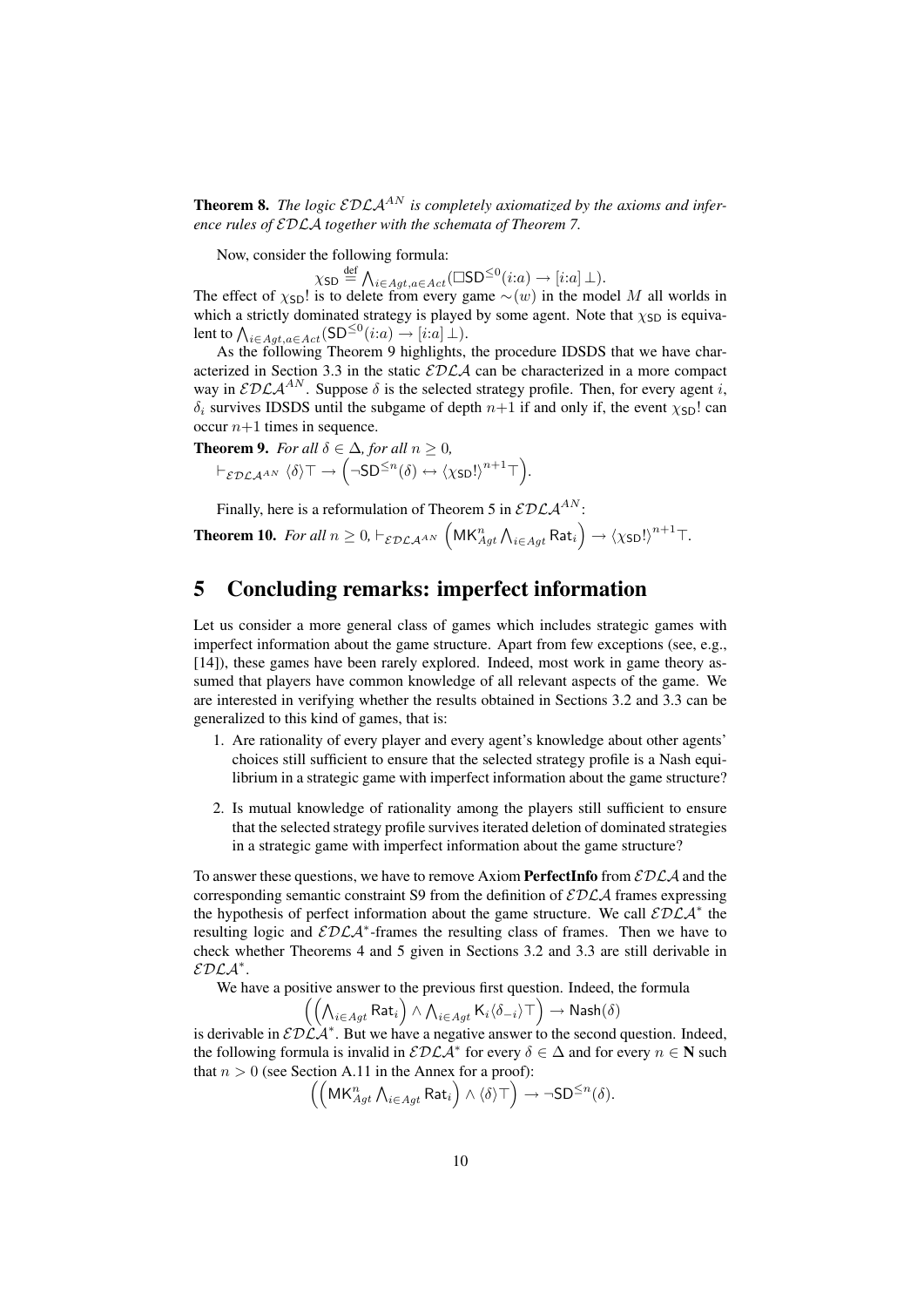# 6 Related works

Although several modal logics of games in strategic forms have been proposed (see, e.g., [16, 22]), few modal logics exist which support reasoning about epistemic (strategic) games. Among them we should mention [12, 21, 9].

De Bruin [12] has developed a very rich logical framework which enables to reason about the epistemic aspects of strategic games and of extensive games. His system deals with several game-theoretic concepts like the concepts of knowledge, rationality, Nash equilibrium, iterated strict dominance, backward induction. Nevertheless, de Bruin's approach differs on many points from our approach. First of all, our logical approach to epistemic games is *minimalistic* since it relies on few primitive concepts and corresponding modal operators for knowledge, action, historical necessity and preference. All other notions such Nash equilibrium, rationality, iterated strict dominance are defined by means of these four primitive concepts. On the contrary, in de Bruin's logic all those notions are atomic propositions managed by a *ad hoc* axiomatization (see, e.g., [12, pp. 61,65] where special propositions for rationality and iterated strict dominance are introduced). Secondly, we provide a semantics and a complete axiomatics for our logic of epistemic games. De Bruin's approach is purely syntactic: no model-theoretic analysis of games is proposed nor completeness result for the proposed logic is given. Finally, de Bruin does not provide any complexity results about his logic while we prove that the satisfiability problem of a formula in our logic is PSPACE-complete.

Roy [21] has recently proposed a modal logic integrating preferences, knowledge and intentions. In his approach every world in a model is associated to a nominal which directly refers to a strategy profile in a strategic game. This approach is however limited in expressing formally the structure of a strategic game. In particular, in Roy's logic there is no principle like the  $EDLA$  Axiom Indep explaining how possible actions  $\delta_i$  of individual agents are combined to form a strategy profile  $\delta$  of the current game. Another limitation of Roy's approach is that it does not allow to express the concept of (weak) rationality that we have been able to define in Section 3.2 (see [21, pp. 101]). As discussed in the previous sections this is a crucial concept in interactive epistemology since it is used for giving epistemic justifications of several solution concepts like Nash equilibrium and IDSDS (see Theorems 4 and 5).

Bonanno [9] integrates modal operators for belief, common belief with constructions expressing agents' preferences over individual actions and strategy profiles, and apply them to the semantic characterization of solution concepts like Iterated Deletion of Strictly Dominated Strategies (IDSDS) and Iterated Deletion of Inferior Profiles (IDIP). As in [21], in Bonanno's logic every world in a model corresponds to a strategy profile of the current game. Although this logic allows to express the concept of weak rationality, it is not sufficiently general to enable to express in the object language solution concepts like Nash equilibrium and IDSDS (note that the latter is defined by Bonanno only in the metalanguage).

It is to be noted that, differently from  $EDLA$ , most modal logics of epistemic games in strategic form (included Roy's logic and Bonanno's logic) postulate a one-toone correspondence between models and games (i.e. every model of the logic corresponds to a unique strategic game, and worlds in the model are all strategy profiles of this game). Such an assumption is quite restrictive since it prevents from analyzing in the logic games with imperfect information about the game structure in which an agent can imagine alternative games. As shown in Section 5, this is something we can do in our logical framework by removing Axiom PerfectInfo from  $EDLA$ .

Before concluding this section about related works it is to be noted that the ap-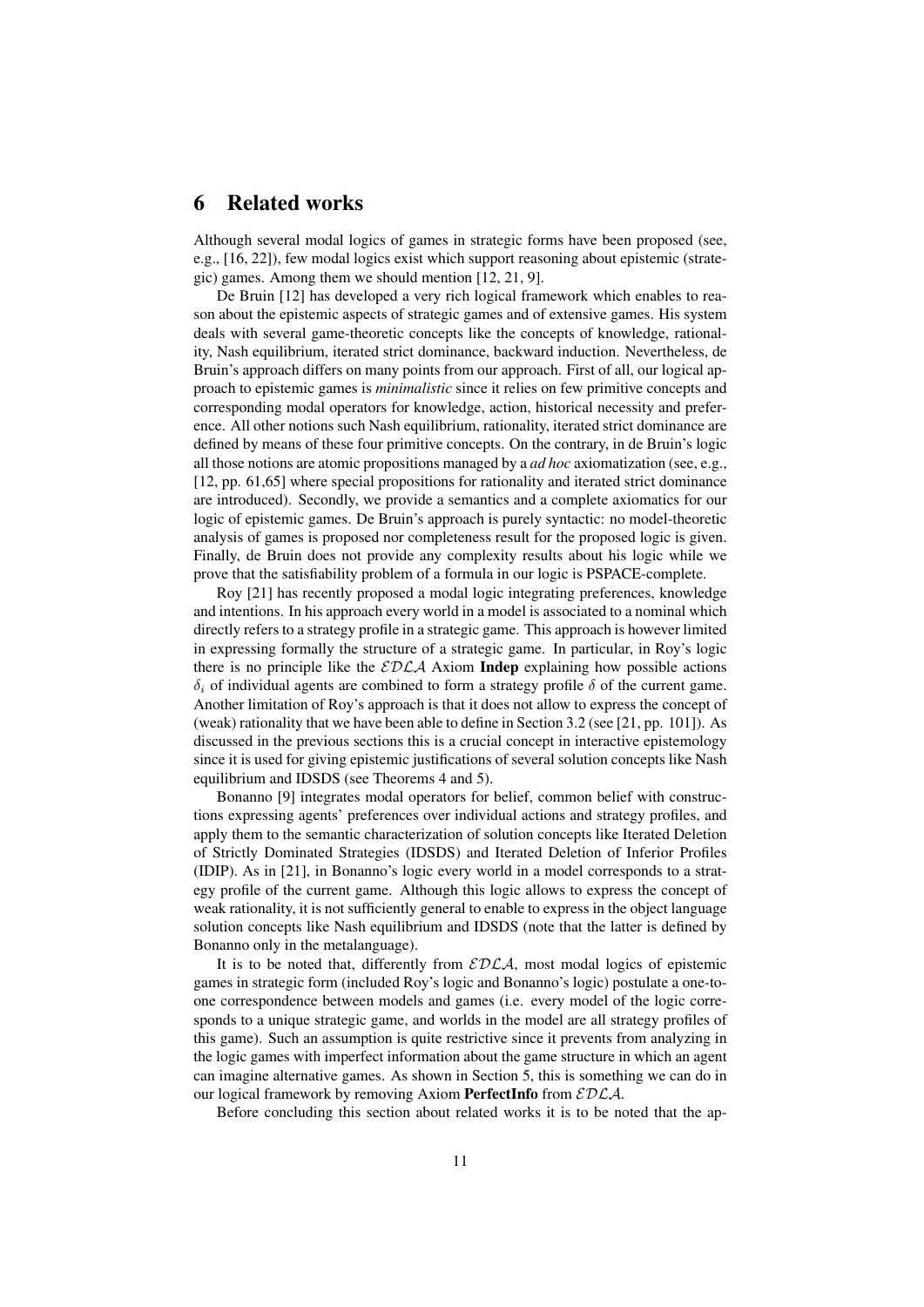proach to game dynamics based on Dynamic Epistemic Logic (DEL) we proposed in Section 4 is inspired by [5] in which strategic equilibrium is defined by fixed-points of operations of repeated announcement of suitable epistemic statements and rationality assertions. However, the analysis of epistemic games proposed in [5] is mainly semantical and the author does not provide a full-fledged modal language for epistemic games which allows to express in the object language solution concepts like Nash Equilibrium or IDSDS, and the concept of rationality. Moreover, van Benthem's analysis does not include any completeness result for the proposed framework and there is no proposal of reduction axioms for a combination of DEL with a static logic of epistemic games. On the contrary, these two aspects are central in our analysis.

## **References**

- [1] R. J. Aumann and A. Brandenburger. Epistemic conditions for Nash equilibrium. *Econometrica*, 63:1161–1180, 2008.
- [2] P. Balbiani, O. Gasquet, A. Herzig, F. Schwarzentruber, and N. Troquard. Coalition games over Kripke semantics. In *Festschrift in Honour of Shahid Rahman*, pages 1–12. College Publications, 2008.
- [3] P. Battigalli and G. Bonanno. Recent results on belief, knowledge and the epistemic foundations of game theory. *Research in Economics*, 53:149–225, 1999.
- [4] N. Belnap, M. Perloff, and M. Xu. *Facing the future: agents and choices in our indeterminist world*. Oxford University Press, 2001.
- [5] J. van Benthem. Rational dynamics and epistemic logic in games. *International Game Theory Review*, 9(1):13–45, 2007.
- [6] J. van Benthem, P. Girard, and O. Roy. Everything else being equal: a modal logic for *ceteris paribus* preferences. *Journal of Philosophical Logic*, 38(1):83–125, 2009.
- [7] J. van Benthem and F. Liu. Dynamic logic of preference upgrade. *Journal of Applied Non-Classical Logics*, 17(2):157–182, 2007.
- [8] P. Blackburn, M. de Rijke, and Y. Venema. *Modal Logic*. Cambridge University Press, 2001.
- [9] G. Bonanno. A syntactic approach to rationality in games with ordinal payoffs. In *Proc. of LOFT 2008*, pages 59–86, 2008.
- [10] A. Brandeburger and E. Dekel. Rationalizability and correlated equilibria. *Econometrica*, 55:1391– 1402, 1987.
- [11] A. Brandenburger. Knowledge and equilibrium in games. *Journal of Economic Perspectives*, 6:83–101, 1992.
- [12] B. de Bruin. *Explaining games: on the logic of game theoretic explanations*. PhD thesis, University of Amsterdam, 2004.
- [13] H. P. van Ditmarsch, W. van der Hoek, and B. Kooi. *Dynamic Epistemic Logic*. Kluwer Academic Publishers, 2007.
- [14] J. Y. Halpern and L. Rego. Generalized solution concepts in games with possibly unaware players. In *Proc. of TARK'07*, pages 253–262, 2007.
- [15] A. Herzig and E. Lorini. A dynamic logic of agency I: STIT, abilities and powers. Technical Report IRIT//RR2009-4FR, Institut de Recherche en Informatique de Toulouse, 2009.
- [16] W. van der Hoek, W. Jamroga, and M. Wooldridge. A logic for strategic reasoning. In *Proc. of AAMAS 2005*, pages 157–164, ACM Press, 2005.
- [17] J. F. Horty. *Agency and Deontic Logic*. Oxford University Press, Oxford, 2001.
- [18] E. Lorini. A dynamic logic of agency II: deterministic DLA, coalition logic, and game theory. Technical Report IRIT//RR2009-5FR, Institut de Recherche en Informatique de Toulouse, 2009.
- [19] M. J. Osborne and A. Rubinstein. *A course in game theory*. MIT Press, 1994.
- [20] M. Pauly. A modal logic for coalitional power in games. *Journal of Logic and Computation*, 12(1):149– 166, 2002.
- [21] O. Roy. *Thinking before acting: intentions, logic, rational choice*. PhD thesis, University of Amsterdam, 2008.
- [22] N. Troquard, W. van der Hoek, and M. Wooldridge. A logic of games and propositional control. In *Proc. of AAMAS'09*, pages 961–968, ACM Press, 2009.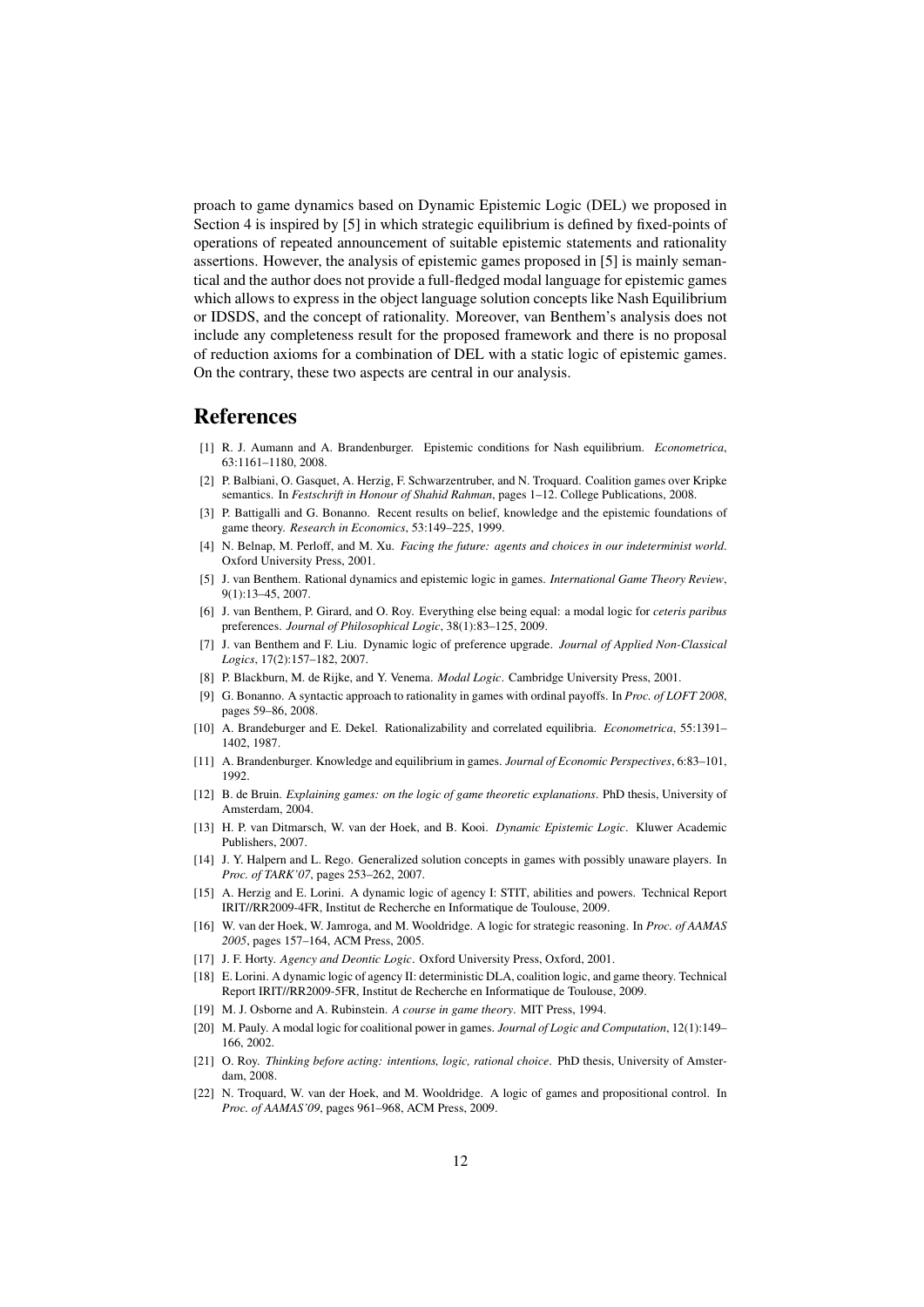# A ANNEX: Proofs of some theorems

We add this long annex since it may be useful for evaluating our work. Indeed, some of the proofs are not straightforward. However, if our submission will be accepted, the annex can be partially removed from the final version without affecting the contribution of the paper.

### A.1 Proof of Theorem 1

 $\mathcal{EDLA}$  is determined by the class of  $\mathcal{EDLA}$ -frames.

*Proof.* All axioms of  $\mathcal{EDLA}$  are in the Sahlqvist class. Using the Sahlqvist algorithm it is routine to prove that the Axioms  $Alt_{[\delta]}$ , Active, Single, Indep, JointDet, Aware,  $\text{Incl}_{[\text{good}]_i, \Box}$ , PrefConnect and PerfectInfo of  $\mathcal{EDLA}$  respectively correspond to the constraints S1, S2, S3, S4, S5, S6, S7, S8 and S9. Completeness of  $\mathcal{EDLA}$  then follows from Sahlqvist's completeness theorem, cf. [8, Th. 2.42].  $\Box$ 

### A.2 Proof of Theorem 2

We give here a sketch of proof. The Theorem 2 is implied by two facts:

Proposition 1. *The satisfiability problem of* EDLA *is PSPACE-hard.*

*Proof.* Consider B the logic of the class of infinite binary trees. The logic B is PSPACE-complete (we leave to the reader the adaptation of the proof given in [8]). Then the idea is that we can simulate binary trees with one agent and two actions. Let  $\varphi$  a B-formula. We define a translation tr from the language of B to the language of  $EDLA$  by:

 $tr(\varphi)=\Box[\bigwedge_{i\in md(\varphi)}(X\Box)^i[atmosta_1a_2for agent1\wedge just actiona_1for agent1]\wedge$  $tr_1(\varphi)$ 

where:

- $atmosta_1a_2for agent1 = \bigwedge_{j \in \{3,...,n\}} [1:a_j] \perp;$
- justactiona<sub>1</sub> foragent1 =  $\bigwedge_{i \in Agt, i \neq 1} \bigwedge_{j \in \{2,...,n\}} [i:a_j] \perp;$
- $tr_1(\Diamond \psi) = \Diamond X tr_1(\psi);$
- $X\psi = \bigvee_{a \in Act} \langle 1:a \rangle \psi.$

We can prove that  $\varphi$  is B-sat iff  $tr(\varphi)$  is  $\mathcal{EDLA}$ -sat.

 $\Box$ 

#### Proposition 2. *The satisfiability problem of* EDLA *is PSPACE.*

- *Proof.* First, the satisfiability problem of the fragment of  $\mathcal{EDLA}$  without time (we only consider formulas  $\varphi$  where all subformulas of the form  $[i:a]\psi$  implies  $\psi = \perp$ ), is NP-complete. Indeed, we can prove that if a formula is satisfiable it is in a model where the size is bounded by  $card(Act)^{card(Agt)}$ ;
	- Finally we can prove that there exists an deep first search algorithm running in PSPACE. The idea is the same than in [2].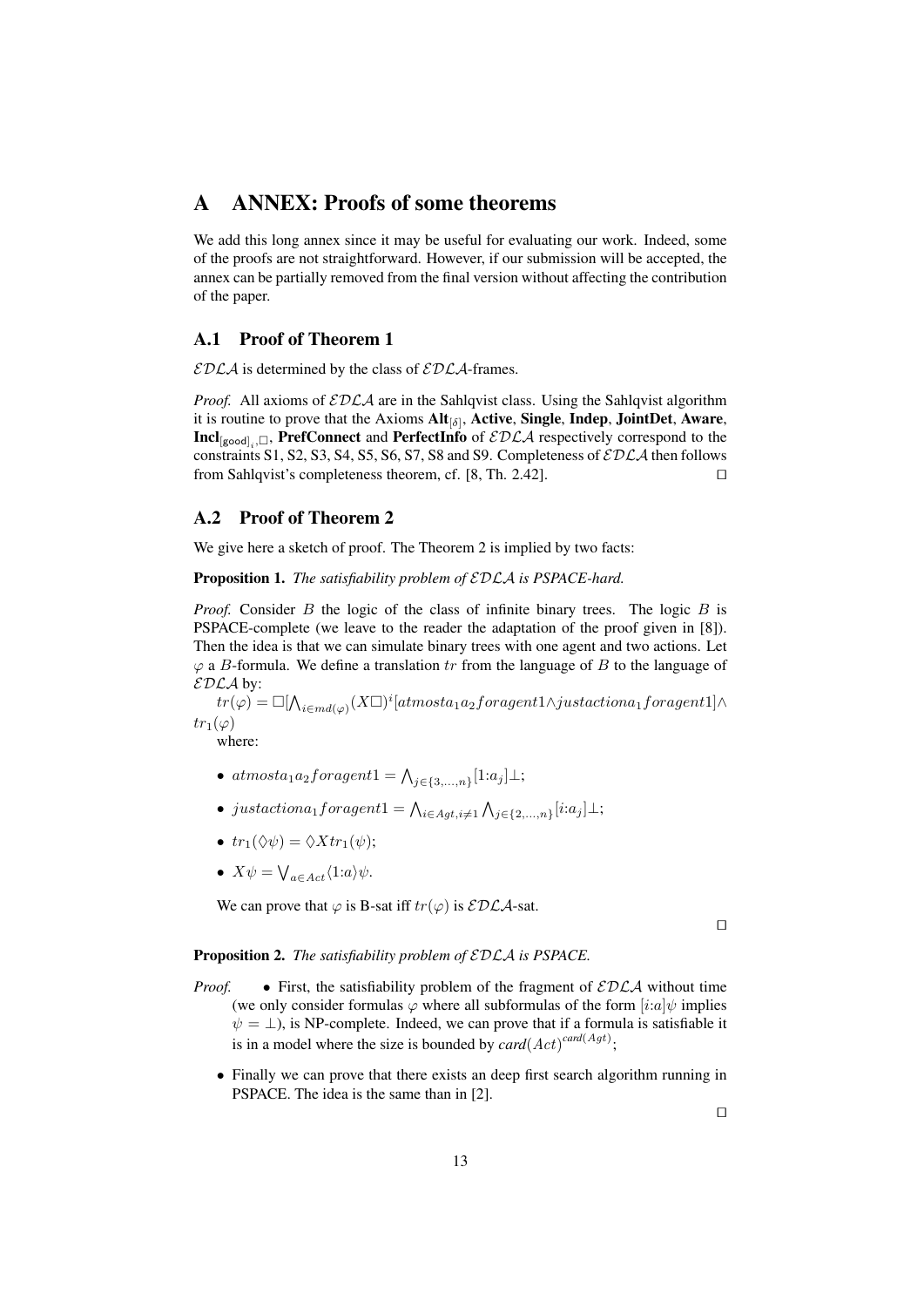### A.3 Proof of Theorem 3a

For all  $i \in Agt$ , we have:  $\vdash_{\mathcal{EDLA}}$  Rat $_i \leftrightarrow$  K<sub>i</sub>Rat<sub>i</sub>

*Proof.* Rat<sub>i</sub> is equivalent to

 $\bigwedge_{a,b\in Act}(\langle i:a\rangle\top\to\bigvee_{\beta\in\Delta}(\mathsf{K}_i\langle\beta_{-i}\rangle\top\wedge(\langle\beta_{-i},i:b\rangle\leq_i\langle\beta_{-i},i:a\rangle)))$ which is equivalent to

 $\bigwedge_{a,b\in Act} (\mathsf{K}_i\left[i.a\right]\perp \vee\bigvee_{\beta\in\Delta} \mathsf{K}_i(\mathsf{K}_i\langle\beta_{-i}\rangle\top\wedge(\langle\beta_{-i},i:b\rangle\leq_i\langle\beta_{-i},i:a\rangle))),$ by classical principles of propositional logic, Axiom 5 for  $K_i$ , and the two  $\mathcal{EDLA}$ theorems  $(\beta' \leq_i \beta) \leftrightarrow \mathsf{K}_i(\beta' \leq_i \beta)$  and  $[i:a] \perp \leftrightarrow \mathsf{K}_i[i:a] \perp$ .

The latter implies

 $\bigwedge_{a,b\in Act}\mathsf{K}_i([i:a]\perp\vee\bigvee_{\beta\in\Delta}(\mathsf{K}_i\langle\beta_{-i}\rangle\top\wedge(\langle\beta_{-i},i:b\rangle\leq_i\langle\beta_{-i},i:a\rangle))),$ by standard principles of normal modal logic. By standard principles of normal modal logic, the latter is equivalent to

 $\mathsf{K}_i \bigwedge_{a,b \in Act} ([i:a] \perp \vee \bigvee_{\beta \in \Delta} (\mathsf{K}_i \langle \beta_{-i} \rangle \top \wedge (\langle \beta_{-i}, i:b \rangle \leq_i \langle \beta_{-i}, i:a \rangle))).$ This is equivalent to  $K_i \text{Rat}_i$ .

### A.4 Proof of Theorem 4

For all  $n \in \mathbb{N}$ , for all  $\delta \in \Delta$ , we have:  $\vdash_{\mathcal{EDLA}}\left(\left(\bigwedge_{i\in Agt} \mathsf{Rat}_i\right) \wedge \bigwedge_{i\in Agt} \mathsf{K}_i\langle\delta_{-i}\rangle\top\right)\to \mathsf{Nash}(\delta)$ 

*Proof.* Let us take a  $\mathcal{EDLA}$ -model  $M$  and a world  $w$  such that  $M, w \models (\bigwedge_{i \in Agt} \mathsf{Rat}_i \wedge$  $\bigwedge_{i\in Agt}\mathsf{K}_{i}\langle\delta_{-i}\rangle\top$ ). Now, let us prove that  $M,w\models \mathsf{Nash}(\delta)$ .

Let  $i \in Agt$  and let us prove that  $M, w \models BR(\delta_i, \delta_{-i}).$ 

More precisely, we have to prove that  $M, w \models ([\delta_i] \perp \wedge \langle \delta_{-i} \rangle \top) \leq_i (\langle \delta_i \rangle \top \wedge \delta_{-i})$  $\langle \delta_{-i} \rangle$ T).

Let  $j \neq i$ . We have K<sub>j</sub>  $\langle -j \rangle$  ⊤, so  $M, w \models \langle \delta_i \rangle$  ⊤ by Axiom T for K<sub>j</sub>. As  $M, w \models$ Rat<sub>i</sub>, we then have  $M, w \models \bigwedge_{b \in Act} \bigvee_{\beta \in \Delta} (\mathsf{K}_i \langle \beta_{-i} \rangle \top \wedge (\langle \beta_{-i}, i:b \rangle \leq_i \langle \beta_{-i}, \delta_i \rangle))).$ That is to say for all  $b \in Act$ , there exists  $\beta \in \Delta$  such that  $M, w \models \widehat{K}_i \langle \beta_{-i} \rangle \top \wedge \beta$  $(\langle \beta_{-i}, i:b \rangle \leq_i \langle \beta_{-i}, \delta_i \rangle).$ 

But, we have  $\mathsf{K}_{i}\langle \delta_{-i}\rangle\top$ . So for all  $b\in Act$ ,  $\beta_{-i}=\delta_{-i}$ .

So we have  $M, w \models \bigwedge_{b \in Act} (\langle \beta_{-i}, i:b \rangle \leq i \langle \beta_{-i}, \delta_i \rangle)$ . This is equivalent to  $M, w \models ([\delta_i] \perp \wedge \langle \delta_{-i} \rangle \top) \leq_i (\langle \delta_i \rangle \top \wedge \langle \delta_{-i} \rangle \top).$ 

 $\Box$ 

### A.5 Proof of Theorem 5

For all  $\delta\in\Delta$ ,  $\vdash_{\mathcal{EDLA}}\left(\left(\mathsf{MK}_{Agt}^{n}\bigwedge_{i\in Agt}\mathsf{Rat}_{i}\right)\wedge\langle\delta\rangle\top\right)\to\neg\mathsf{SD}^{\leq n}(\delta)$ 

*Proof.* We are going to prove the theorem by induction on n.

• Let us begin to prove the theorem for  $n = 0$ . Let us take a  $\mathcal{EDLA}$ -model M and a world  $w$  such that  $M, w \models \bigwedge_{i \in Agt} \mathsf{Rat}_i \wedge \langle \delta \rangle \top$ . By definition of  $\mathsf{Rat}_i$ , we have:

$$
M, w \models \bigwedge_{i \in Agt} \bigwedge_{b \in Act} \left( \bigvee_{\beta \in \Delta} \left( \widehat{K}_i \langle \beta_{-i} \rangle \top \wedge (\langle \beta_{-i}, i:b \rangle \leq_i \langle \beta_{-i}, i:\delta_i \rangle) \right) \right)
$$

This implies:

$$
M, w \models \bigwedge_{i \in Agt} \bigwedge_{b \in Act} \Big(\bigvee_{\beta \in \Delta} (\Diamond \langle \beta_{-i} \rangle \top \land \langle \beta_{-i}, i:b \rangle \leq_i \langle \beta_{-i}, i:\delta_i \rangle)\Big), \text{ by Axiom PerfectInfo.}
$$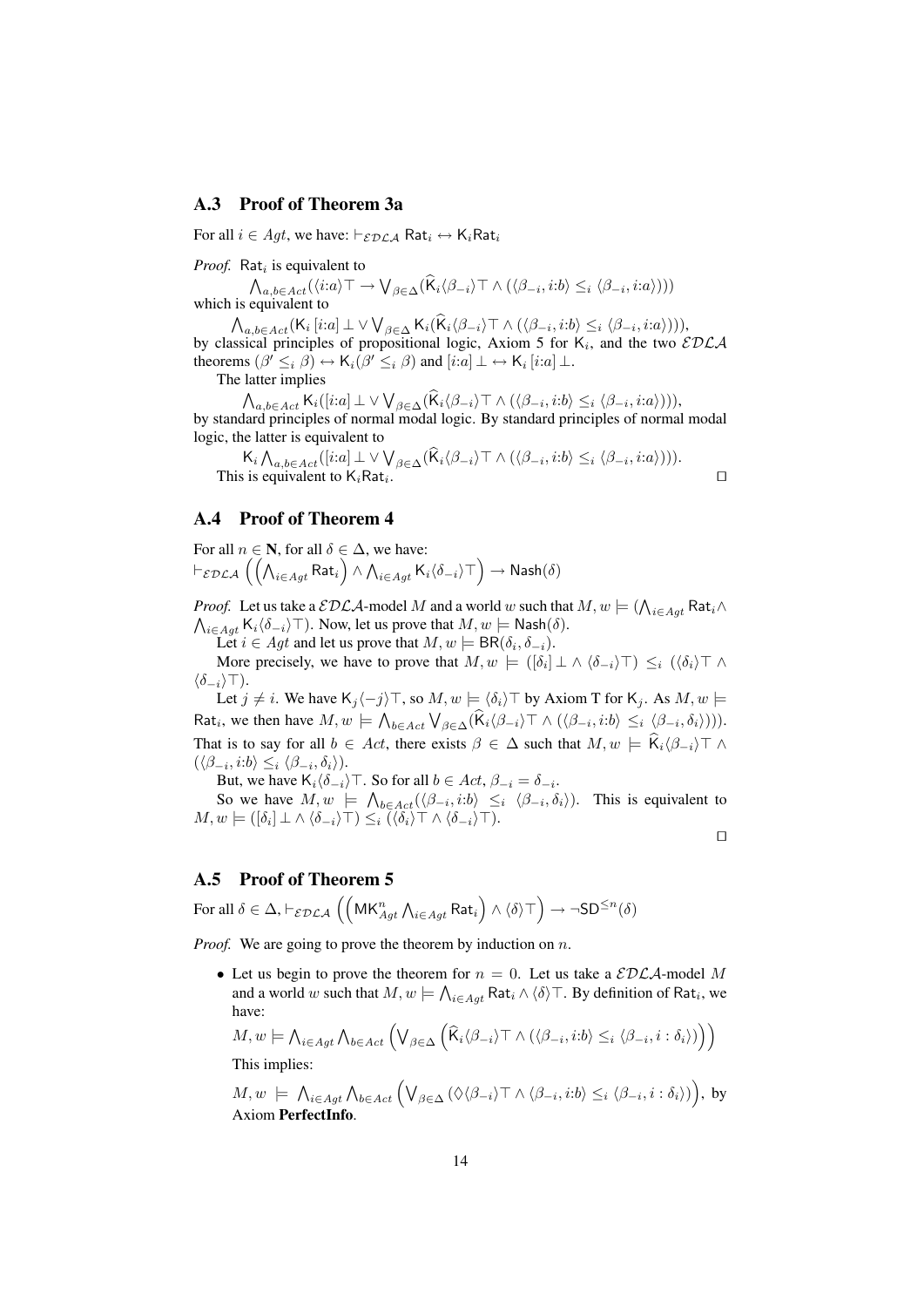Furthermore, we have  $M, w \models \bigwedge_{i \in Agt} \langle \delta_i \rangle$  T. So,  $M, w \models \bigwedge_{i \in Agt} \neg SD^{\leq 0}(\delta_i)$ and  $M, w \models \neg SD^{\leq 0}(\delta)$ .

So

.

$$
\vdash_{\mathcal{EDLA}} \left( \bigwedge_{i \in Agt} \mathsf{Rat}_i \wedge \langle \delta \rangle \top \right) \rightarrow \neg \mathsf{SD}^{\leq 0}(\delta).
$$

• Now, let  $n \in \mathbb{N}$  and let us prove that if the theorem 5 is true for all  $k \leq n$  then it is true for  $n+1$ . Let us take a  $\mathcal{EDLA}$ -model M and a world w such that  $M, w \models$  $\left(\mathsf{MK}_{Agt}^{n+1} \bigwedge_{i \in Agt} \mathsf{Rat}_i\right) \wedge \langle \delta \rangle$  T. We have to prove  $M, w \models \neg \mathsf{SD}^{\leq n+1}(\delta)$ . That is to say, we have to prove that for all  $i \in Agt$ ,  $M, w \models \neg SD^{\leq n+1}(\delta_i)$ .

$$
\neg SD^{\leq n+1}(\delta_i) = \neg SD^{\leq n}(\delta_i) \land \bigwedge_{b \in Act} \left(\neg SD^{\leq n}(i:b) \to \bigvee_{\beta \in \Delta} \left(\neg SD^{\leq n}(\beta_{-i}) \land (\langle \beta_{-i}, i:b \rangle \leq_i \langle \beta_{-i}, \delta_i \rangle)\right)\right)
$$

First, as  $M,w\models(\mathsf{MK}_{Agt}^{n+1}\bigwedge_{i\in Agt}\mathsf{Rat}_i)\wedge\langle\delta\rangle\top$  we also have  $M,w\models(\mathsf{MK}_{Agt}^n\bigwedge_{i\in Agt}\mathsf{Rat}_i)\wedge\langle\delta\rangle$  $\langle \delta \rangle$ T. So by applying Theorem 5 for *n* we have  $M, w \models \neg SD^{\leq n}(\delta_i)$ .

It remains to be proven  $M,w\models \bigwedge_{b\in Act}(\neg\mathsf{SD}^{\le n}(i:b)\to \bigvee_{\beta\in\Delta}(\neg\mathsf{SD}^{\le n}(\beta_{-i})\wedge$  $(\langle \beta_{-i}, i:b \rangle \leq_i \langle \beta_{-i}, \delta_i \rangle)).$ 

In fact, we are going to prove something less strong:

 $M, w \models \bigwedge_{b \in Act} \bigvee_{\beta \in \Delta} (\neg \mathsf{SD}^{\leq n}(\beta_{-i}) \wedge (\langle \beta_{-i}, i:b \rangle \leq_i \langle \beta_{-i}, i:\delta_i \rangle)).$ 

But, we have  $M, w \models \mathsf{Rat}_i \land \langle \delta \rangle \top$ . So,  $M, w \models \bigwedge_{b \in Act} \bigvee_{\beta \in \Delta} (\mathsf{K}_i \langle \beta_{-i} \rangle \top \land \langle \beta_{-i} \rangle \top)$  $(\langle \beta_{-i}, i:b \rangle \leq_i \langle \beta_{-i}, \delta_i \rangle)).$ 

The only thing which remains to proven is that we have '¬SD<sup> $\leq n(\beta_{-i})$ '.</sup>

But for all  $b \in Act$ , there exists  $\beta \in \Delta$  such that  $M, w \models \widehat{K}_i(\beta_{-i}) \top \wedge$  $(\langle \beta_{-i}, i:b \rangle \leq_i \langle \beta_{-i}, \delta_i \rangle)).$ 

For all  $b \in Act$ , there exists a world u such that  $wE_iu$  and  $M, u \models \langle \beta_{-i} \rangle$ . As  $M,w\models \mathsf{MK}^{n+1}_{Agt}\bigwedge_{i\in Agt}\mathsf{Rat}_i,$  we have for all  $k\leq n, M,u\models \mathsf{MK}^k_{Agt}\bigwedge_{i\in Agt}\mathsf{Rat}_i.$ 

The Theorem 5 is supposed to be true by induction for n so  $M, u \models \neg SD^{\leq n}(\beta_{-i}).$ But as  $\models \neg SD^{\leq n}(\overline{\beta}_{-i}) \leftrightarrow \Box \neg SD^{\leq n}(\beta_{-i})$ , and as  $E_i \subseteq \sim$  (constraint S9), we have  $M, w \models \neg SD^{\leq n}(\beta_{-i}),$  this for all  $b \in Agt$ .

 $\Box$ 

### A.6 Proof of Theorem 6

If M is a  $\mathcal{EDLA}$  model then  $M^{\chi}$  is a  $\mathcal{EDLA}$  model.

*Proof.* It is just a routine to verify that  $\sim^{\chi}$  and every  $E_i^{\chi}$  are equivalence relations, every  $\preceq_i^{\chi}$  is reflexive and transitive, and the model  $M^{\chi}$  satisfies the constraints S7, S8 and S9. The constraints S1, S2, S3, S5 on  $M<sup>X</sup>$  follow straightforwardly from the definition of  $R_{i:a}^{\chi}$ .

Let us prove that  $M^{\chi}$  satisfies constraints S4 and S6.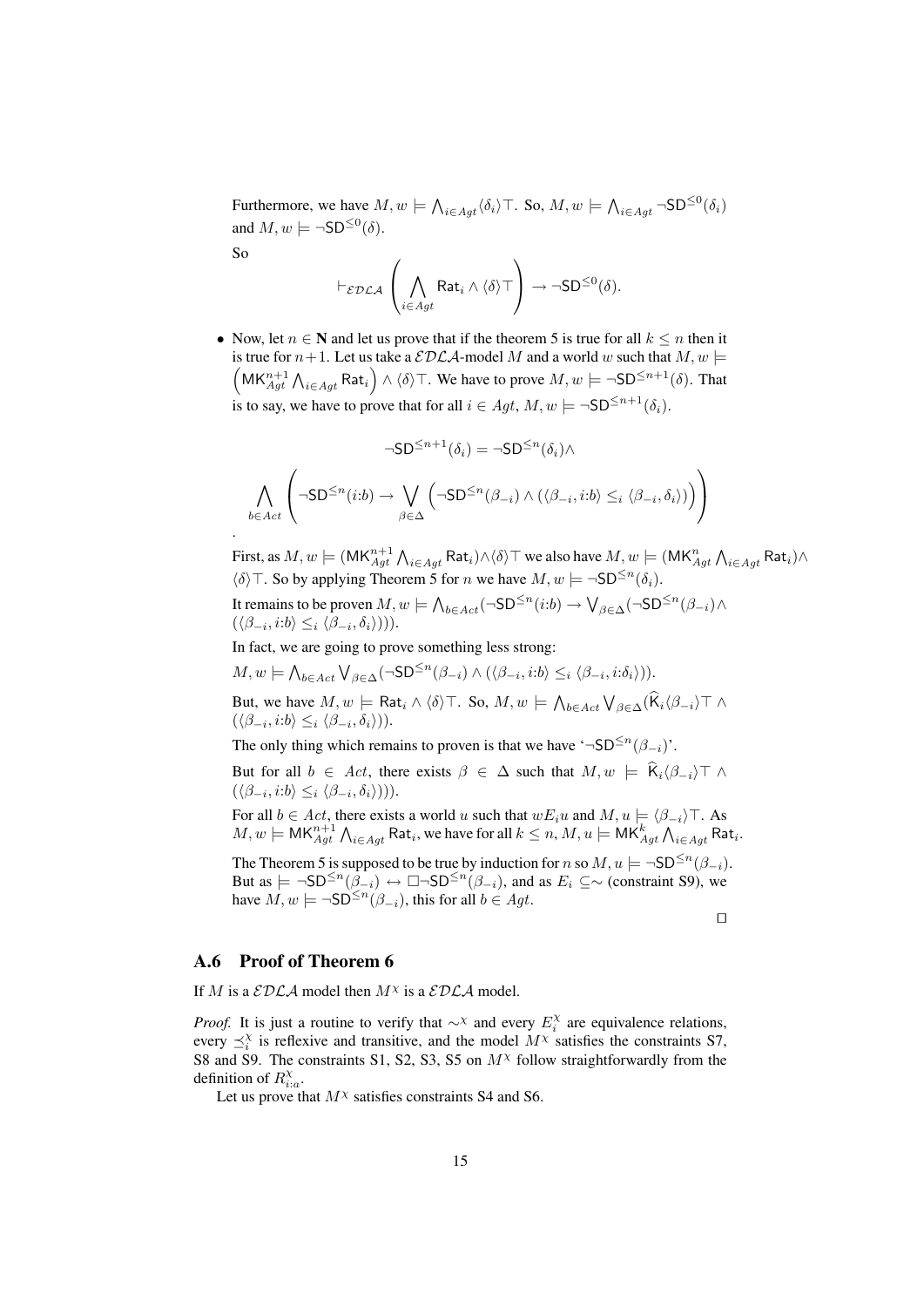We first prove that  $M^{\chi}$  satisfies constraint S4. We introduce the following useful notation. Suppose  $\chi_1, \chi_2 \in \mathcal{L}_{\mathcal{AN}}$ . Then,  $\chi_2 \rightsquigarrow \chi_3$  iff there is  $\chi_3 \in \mathcal{L}_{\mathcal{AN}}$  such that  $\chi_1 = \chi_2 \wedge \chi_3.$ 

Now, suppose for every  $i \in Agt$  there is  $v_i$  such that  $v_i \sim^\chi w$  and  $R_{\delta_i}^\chi(v_i) \neq \emptyset$ . It follows that for every  $i \in Agt$  there is  $v_i$  such that  $v_i \sim w$  and  $R_{\delta_i}(v_i) \neq \emptyset$ . The latter implies that there is v such that  $v \sim w$  and  $R_\delta(v) \neq \emptyset$  (by the semantic constraint S4). Now, suppose for all v' if  $v' \sim^{\chi} w$  then  $R_{\delta}^{\chi}(v') = \emptyset$ . It follows that: there is  $i \in Agt$ and  $\psi \in \mathcal{L}_{\mathcal{EDLA}}$  such that  $\Box \psi \to [\delta_i] \bot \leadsto \chi$  and  $M, v \models \Box \psi$ . The latter implies that there is  $i \in Agt$  and  $\psi \in \mathcal{L}_{\mathcal{EDLA}}$  such that  $\Box \psi \rightarrow [\delta_i] \bot \leadsto \chi$  and for all  $v' \sim w$ ,  $M, v' \models \Box \psi$ . We conclude that there is no  $v_i \sim^{\chi} w$  such that  $R_{\delta_i}^{\chi}(v_i) \neq \emptyset$  which leads to a contradiction.

We now consider constraint S6. Suppose  $w E_i^{\chi} v$  and  $R_{i:a}^{\chi}(w) \neq \emptyset$ . It follows that  $wE_i v$  and  $R_{i:a}(w) \neq \emptyset$  which implies  $R_{i:a}(v) \neq \emptyset$ , because M satisfies constraint S6. The latter implies  $R_{i:a}^{\chi}(v) \neq \emptyset$ . Now, suppose  $wE_i^{\chi}v$  and  $R_{i:a}^{\chi}(v) \neq \emptyset$ . It follows that  $wE_i v$  and  $R_{i:a}(v) \neq \emptyset$  which implies  $R_{i:a}(w) \neq \emptyset$ , because M satisfies constraint S6. The latter implies  $R_{i:a}^{\chi}(w) \neq \emptyset$ .

 $\Box$ 

### A.7 Proof of Theorem 7

*Proof.* The proofs of reduction axioms **R1-R6** and of rule **R8** go as in DEL (see [13]). We here prove reduction axiom R7.

**CASE 1.**  $\neg \chi$  and  $[\chi!] \perp$  are equivalent in  $\mathcal{EDLA}^{AN}$ . Therefore,

(A)  $\neg \chi \rightarrow ([\chi!] [i:a] \varphi \leftrightarrow \neg \chi)$ 

is valid in  $\mathcal{EDLA}^{AN}$ . **CASE 2.** Let us suppose  $M, w \models [i:a] \chi \wedge \chi$ .  $M, w \models [\chi!] [i:a] \varphi$ IFF if  $M, w \models \chi$  then  $M^{\chi}, w \models [i:a] \varphi$ IFF if  $M, w \models \chi$  then, if  $v \in R_{i,a}^{\chi}(w)$  then  $M^{\chi}, v \models \varphi$ IFF if  $M, w \models \chi$  then, if  $v \in R_{i,a}(w)$  then  $M^{\chi}, v \models \varphi$ (because  $M, w \models [i:a] \chi \wedge \chi$  implies  $R_{i:a}^{\chi}(w) = R_{i:a}(w)$ ), IFF if  $M, w \models \chi$  then, if  $v \in R_{i,a}(w)$  then  $M^\chi, v \models \varphi$  and  $M, v \models \chi$ (by  $M, w \models [i:a] \chi$ ), IFF if  $M, w \models \chi$  then, if  $v \in R_{i,a}(w)$  then  $M, v \models [\chi!] \varphi$  and  $M, v \models \chi$ IFF if  $M, w \models \chi$  then  $M, w \models [i:a] ([\chi!] \varphi \wedge \chi)$ IFF if  $M, w \models \chi \rightarrow ([i:a] ([\chi!] \varphi \wedge \chi)$ IFF if  $M, w \models \chi \rightarrow [i:a] [\chi!] \varphi$ (by the hypothesis  $M, w \models [i:a] \chi$ ). This proves that  $([i:a] \chi \wedge \chi) \rightarrow ([\chi!] [i:a] \varphi \leftrightarrow (\chi \rightarrow [i:a] [\chi!] \varphi))$  is valid in  $\mathcal{EDLA}^{AN}$ . It follows that

**(B)**  $([i:a] \chi \wedge \chi) \rightarrow ([\chi!] [i:a] \varphi \leftrightarrow [i:a] [\chi!] \varphi)$ 

is valid in  $\mathcal{EDLA}^{AN}$  too. **CASE 3.** Let us suppose  $M, w \models \neg [i:a] \chi \wedge \chi$  which is equivalent to  $M, w \models \neg [i:a] \chi \wedge \chi$  $\langle i:a\rangle$ ¬χ ∧ χ.  $M, w \models [\chi!] | [i:a] \varphi$ IFF if  $M, w \models \chi$  then  $M^{\chi}, w \models [i:a] \varphi$ IFF if  $M, w \models \chi$  then, if  $v \in R_{i,a}^{\chi}(w)$  then  $M^{\chi}, v \models \varphi$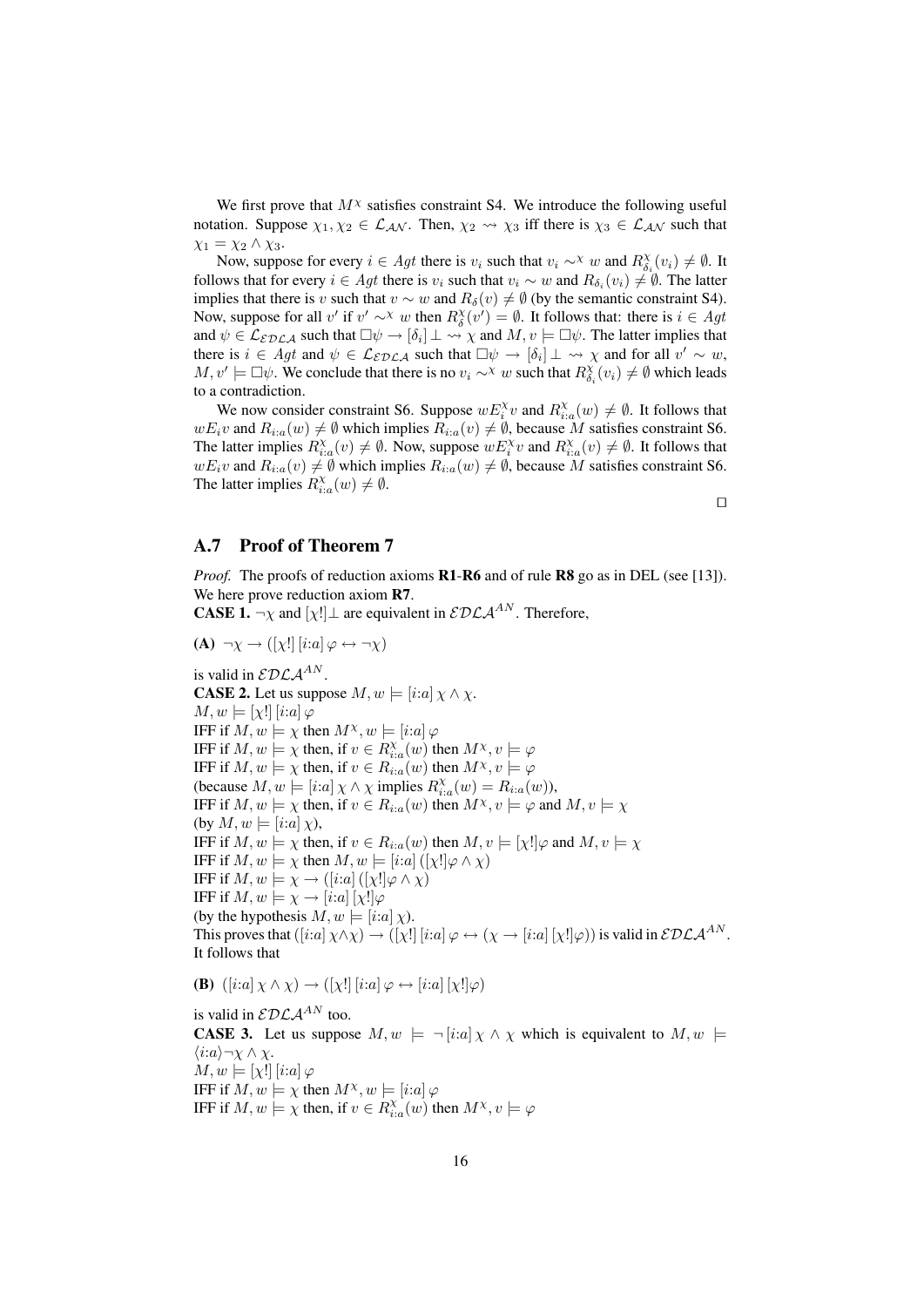IFF if  $M, w \models \chi$  then  $M^{\chi}, w \models \varphi$ (because  $M, w \models \langle i : a \rangle \neg \chi \wedge \chi$  implies  $R_{i:a}^{\chi}(w) = \{w\}$ ), IFF if  $M, w \models \chi$  then  $M^{\chi}, w \models \varphi$  and  $M, w \models \chi$ (by the hypothesis  $M, w \models \chi$ ), IFF if  $M, w \models \chi$  then  $M^{\chi}, w \models [\chi] | \varphi$ IFF if  $M, w \models \chi \rightarrow [\chi!] \varphi$ IFF if  $M, w \models [\chi!] \varphi$ (by the hypothesis  $M, w \models \chi$ ). Therefore

(C)  $(\neg [i:a] \chi \land \chi) \rightarrow ([\chi!] [i:a] \varphi \leftrightarrow [\chi!] \varphi)$ 

is valid in  $\mathcal{EDLA}^{AN}$ .

From the previous three  $\mathcal{EDLA}^{AN}$  validities A, B and C it follows that:  $[\chi!]$   $[i:a] \varphi \leftrightarrow (\neg \chi \vee ( [i:a] \chi \wedge [i:a] [\chi!] \varphi) \vee (\neg [i:a] \chi \wedge [\chi!] \varphi))$ is valid in  $\mathcal{EDLA}^{AN}$ .

#### A.8 Proof of Theorem 8

The logic  $\mathcal{EDLA}^{AN}$  is completely axiomatized by the axioms and inference rules of  $\mathcal{EDLA}$  together with the schemata of Theorem 7.

 $\Box$ 

*Proof.* By means of the principles **R1-R8** in Theorem 7, it is straightforward to prove that for every  $\mathcal{EDLA}^{AN}$  formula there is an equivalent  $\mathcal{EDLA}$  formula. In fact, each reduction axiom R2-R7, when applied from the left to the right by means of the rule of replacement of proved equivalence R8, yields a simpler formula, where 'simpler' roughly speaking means that the dynamic operator is pushed inwards. Once the dynamic operator attains an atom it is eliminated by the equivalence R1. Hence, the completeness of  $\mathcal{EDLA}^{AN}$  is a straightforward consequence of Theorem 1.

### A.9 Proof of Theorem 9

.

For all  $\delta \in \Delta$ , for all  $n \geq 0$ ,  $\vdash_{\mathcal{EDLA}^{AN}}\langle\delta\rangle\top\rightarrow\Bigl(\neg\mathsf{SD}^{\leq n}(\delta)\leftrightarrow\langle\chi_{\mathsf{SD}}!\rangle^{n+1}\top\Bigr).$ 

*Proof.* We are going first to prove the theorem by induction.

Let us begin to prove the case  $n = 0$ . Let M, w be a  $\mathcal{EDLA}$ -pointed-model such that  $M, w \models \langle \delta \rangle \top$ .  $M, w \models \neg SD^{\leq 0}(\delta)$  means that for all  $i \in Agt$ , we have  $M, w \models \Box$  $\neg SD^{\leq 0}(\delta_i)$ . It is equivalent to: for all  $i \in Agt$ , for all  $a \in Act$ ,  $M, w \models SD^{\leq 0}(i:a) \rightarrow$ [*i*:a]⊥ (indeed, if  $a = \delta_i$ , we have  $M, w \models \neg SD^{\leq 0}(\delta_i)$  and if  $a \neq \delta_i$ , we have  $M, w \models \neg SD^{\leq 0}(\delta_i)$ [i:a]⊥). So it is equivalent to  $M, w \models \chi_{SD}$  which is equivalent to  $M, w \models \langle \chi_{SD}! \rangle$ .

Now, we suppose the theorem true for  $n - 1$ . We suppose that

$$
\vdash_{\mathcal{EDLA}^{AN}} \langle \delta \rangle \top \to \left(\neg SD^{\leq n-1}(\delta) \leftrightarrow \langle \chi_{SD}! \rangle^n \top \right) \tag{*}
$$

**Lemma 1.** Let M, w a  $\mathcal{EDLA}$ -pointed model. Let  $i \in \mathit{Agt}$ . There exists  $a \in \mathit{Act}$  such *that*  $M \models \neg SD^{\leq 0}(i:a)$ *.*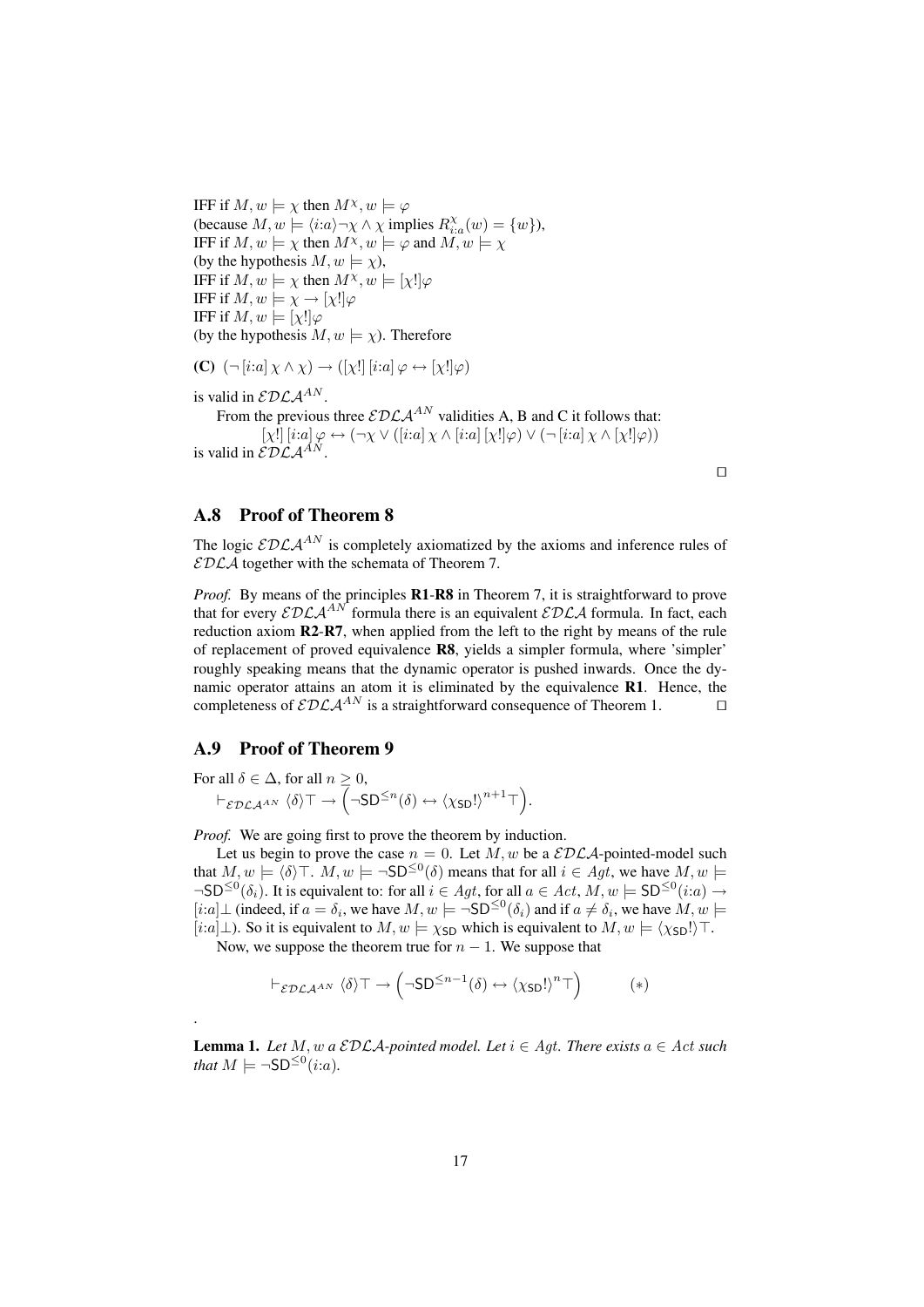*Proof.* By contradiction. Suppose for all  $a \in Act$ , we have  $M, w \models SD^{\leq 0}(i:a)$ . Let  $\beta \in \Delta$ . Let  $a_1 \in Act$  such that  $M, w \models \Diamond \langle i:a_1 \rangle \top$ . We have  $M, w \models SD^{\leq 0}(i:a_1)$ . We recall the definition of  $SD^{\leq 0}(i:a_1)$ :

$$
SD^{\leq 0}(i:a_1) \stackrel{\text{def}}{=} \langle i:a_1 \rangle \top \to
$$

$$
\bigvee_{a_2 \in Act} (\Diamond \langle i:a_2 \rangle \top \land \bigwedge_{\delta \in \Delta} (\Diamond \langle \delta_{-i} \rangle \to (\langle \delta_{-i}, i:a_1 \rangle \lt_i \langle \delta_{-i}, i:a_2 \rangle))).
$$

By definition of SD<sup>≤0</sup>(*i*:*a*<sub>1</sub>), there exists  $a_2 \in Act$  such that  $\langle \delta_{-i}, i:a_1 \rangle <_i \langle \delta_{-i}, i:a_2 \rangle$ .

We have  $M, w \models SD^{\leq 0}(i:a_2)$ . So we can find  $a_3$  such that  $M, w \models \langle \delta_{-i}, i:a_2 \rangle <_i$  $\langle \delta_{-i}, i:a_3 \rangle$ . We continue the process and we define a sequence of actions  $a_1, a_2, a_3, \ldots$ such that for all  $j \ge 1$ ,  $M, w \models \langle \delta_{-i}, i:a_j \rangle <_i \langle \delta_{-i}, i:a_{j+1} \rangle$ . But  $Act$  is finite, so there exists  $k > 1$  such that  $a_1 = a_k$ . By transitivity of  $\lt_i$ , we have  $M, w \models \langle \delta_{-i}, i : a_1 \rangle \lt_i$  $\langle \delta_{-i}, i: a_k \rangle$ . This is not possible.

 $\Box$ 

**Lemma 2.** *For all*  $i \in Aqt$ *, for all*  $a \in Act$ *,* 

$$
M, w \models \neg SD^{\leq 0}(i:a) \text{ iff } M^{\chi_{\text{SD}}}, w \models \Diamond \langle i:a \rangle \top.
$$

• *for all*  $n \geq 0$ *, we have:* 

•

$$
M, w \models \neg SD^{\leq n+1}(i:a) \text{ iff } M^{\chi_{\text{SD}}}, w \models \neg SD^{\leq n}(i:a).
$$

*Proof.* • Consider a pointed-model M, w such that  $M, w \models \neg SD^{\leq 0}(i:a)$ . Thus, by definition of  $\neg$ SD<sup>≤0</sup>(*i*:*a*), we have  $M, w \models \Diamond \langle i : a \rangle \top$ . According to Lemma 1 we have for all  $j \neq i$  the existence of  $\beta_j$  such that  $M, w \models \neg SD^{\leq 0}(\beta_j)$ . We define  $\delta$  as  $\delta_i = i:a$  and  $\delta_j = \beta_j$  for all  $j \neq i$ . So, by the semantic constraint S4, there exists a point u where  $M, u \models \langle \delta \rangle$ . The world u is not removed by the event  $\chi_{SD}!$ . Thus, we have  $M^{\chi_{SD}}$ ,  $u \models \langle i:a \rangle$ .

If  $M, w \models SD^{\leq 0}(i:a)$ , then all worlds w in which  $M, w \models \langle i:a \rangle \top$  are removed because  $\chi_{SD}$  is false in w. So  $M^{\chi_{SD}}$ ,  $w \not\models \Diamond \langle i:a \rangle \top$ .

• The second point is the induction case. You can read the first case as the initial case of induction by defining  $\neg SD^{\leq -1}(i:a) \stackrel{\text{def}}{=} \Diamond \langle i:a \rangle \top$ .

Let  $n \in \mathbb{N}$ . Suppose that we have  $M \models \neg SD^{\leq n}(i:a)$  iff  $M^{\chi_{SD}} \models \neg SD^{\leq n-1}(i:a)$ .

We leave to the reader checking that the latter implies  $M \models \neg SD^{\leq n+1}(i:a)$  iff  $M^{\chi_{SD}} \models$  $\neg$ SD<sup> $\leq n$ </sup> $(i:a)$ .

 $\Box$ 

Let M, w be a  $\mathcal{EDLA}$ -pointed-model such that  $M, w \models \langle \delta \rangle \top$ . If  $M, w \models \neg SD^{\leq n}(\delta)$ then  $M, w \models \neg SD^{\leq 0}(\delta)$ . So,  $M, w \models \langle \chi_{SD}! \rangle \top$ , and w remains in  $M^{\chi_{SD}}$ .

As  $M, w \models \neg SD^{\leq n}(\delta)$ , the lemma gives us  $M^{\chi_{SD}}$ ,  $w \models \neg SD^{\leq n-1}(\delta)$ . Now we are going to apply the induction hypothesis (\*). We obtain  $M^{\chi_{SD}}$ ,  $w \models (\chi_{SD}!)^n \top$ . So  $M, w \models (\chi_{\mathsf{SD}}!)^{n+1}\top.$ 

If  $M, w \models (\chi_{\text{SD}}!)^{n+1}\top$ , we have also  $M, w \models (\chi_{\text{SD}}!) \top$ . So w remains in  $M^{\chi_{\text{SD}}}$ . By applying Lemma 2 and induction hypothesis (\*), we obtain  $M, w \models \neg SD^{\leq n-1}(\delta)$ . Finally,  $M, w \models \neg SD^{\leq n}(\delta)$ .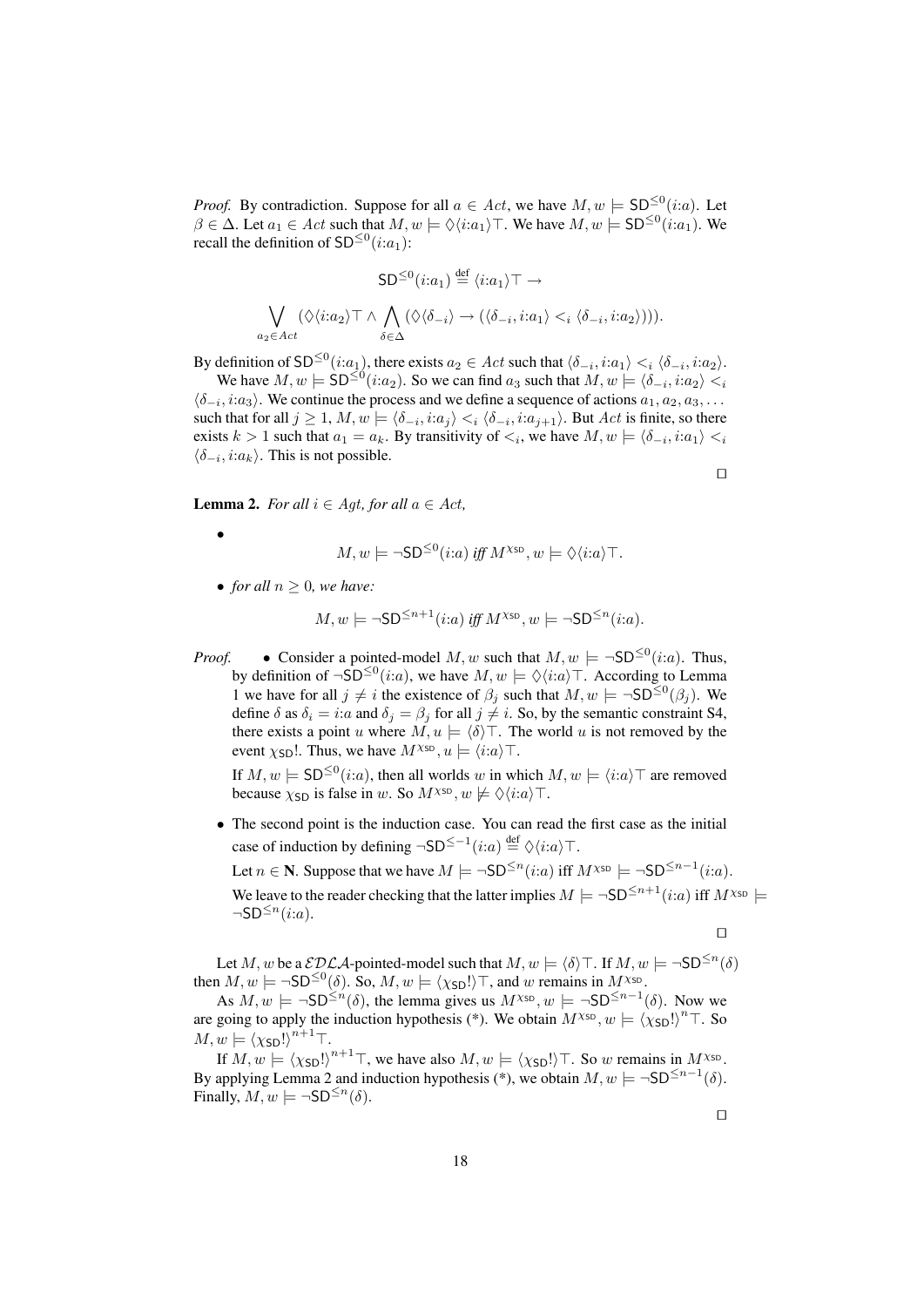### A.10 Proof of Theorem 10.

For all  $n\geq 0, \vdash_{\mathcal{EDLA}^{AN}}\left(\mathsf{MK}_{Agt}^{n} \bigwedge_{i\in Agt}\mathsf{Rat}_{i}\right)\rightarrow \left\langle \chi_{\mathsf{SD}}!\right\rangle ^{n+1}\top.$ 

*Proof.* By Theorem 5 and 9. Indeed, let  $M$ ,  $w$  a  $EDLA$ -pointed-model such that  $M, w \models \mathsf{MK}_{Agt}^n \bigwedge_{i \in Agt} \mathsf{Rat}_i$ . There exists  $\delta \in \Delta$  such that  $M, w \models \langle \delta \rangle \top$ . Theorem 5 gives  $M, w \models \neg SD^{\leq n}(\delta)$ . Theorem 9 gives  $M, w \models \neg SD^{\leq n}(\delta) \leftrightarrow (\chi_{SD}!)^{n+1} \top$ . So,  $M, w \models (\chi_{\text{SD}}!)^{n+1}\top.$ 

### A.11 Note on imperfect information about game structure

The following formula is invalid in  $\mathcal{EDLA}^*$  for every  $\delta \in \Delta$  and for every  $n \in \mathbb{N}$  such that  $n > 0$ :

$$
\left(\left(\mathsf{MK}^n_{Agt}\, \mathsf{\Lambda}_{i\in Agt}\, \mathsf{Rat}_i\right)\wedge\langle \delta\rangle\top\right)\rightarrow \neg\mathsf{SD}^{\leq n}(\delta).
$$

*Proof.* We suppose  $Agt = \{1, 2\}$  and we exhibit in Figure 2 a  $\mathcal{EDLA}^*$ -model M and a world  $w_1$  in M in which for all n,  $(MK_{\{1,2\}}^n \wedge_{i \in \{1,2\}} Rat_i) \wedge \langle 1:main \rangle \top \wedge$  $SD^{\leq 1}(1:main)$  is true.



Figure 2: Alarm Game. Again red circles represent epistemic possibility relations for agent 1 whereas green circles represent epistemic possibility relations for agent 2. The two equivalence classes  $∼(w_1) = \{w_1, w_2, w_3, w_4\}$  and  $∼(w_5) = \{w_5, w_6, w_7, w_8\}$ correspond to two different games where agents have different preference ordering over strategy profiles.